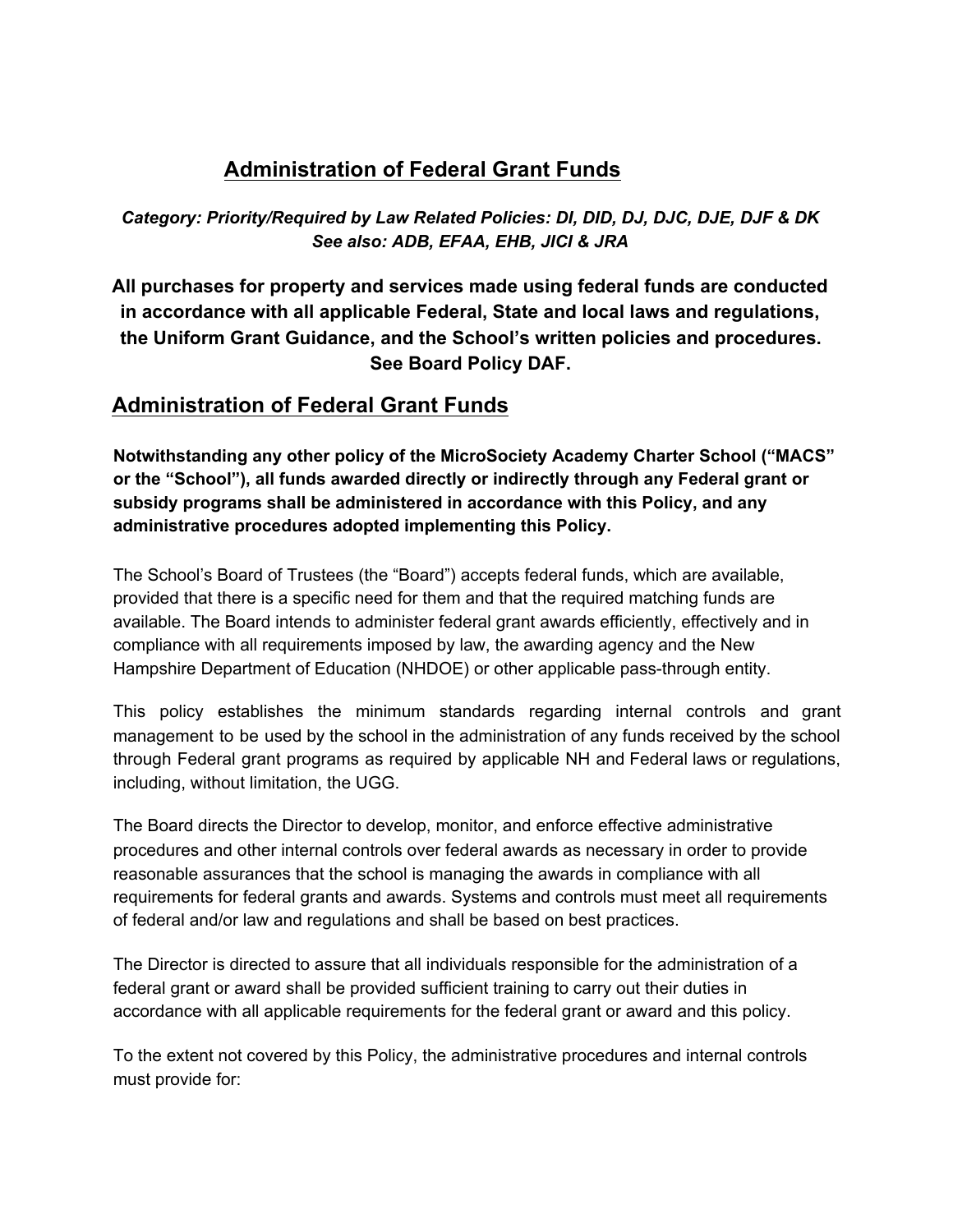1. identification of all federal funds received and expended and their program source;

2. accurate, current, and complete disclosure of financial data in accordance with federal requirements;

3. records sufficient to track the receipt and use of funds;

4. effective control and accountability over assets to assure they are used only for authorized purposes; and

5. comparison of expenditures against budget.

### **ALLOWABILITY**

The Director is responsible for the efficient and effective administration of grant funds through the application of sound management practices. Such funds shall be administered in a manner consistent with all applicable Federal, State and local laws, the associated agreements/assurances, program objectives and the specific terms and conditions of the grant award.

**A. Cost Principles:** Except whether otherwise authorized by statute, costs shall meet the following general criteria in order to be allowable under Federal awards:

1. Be "necessary" and "reasonable" for proper and efficient performance and administration of the Federal award and be allocable thereto under these principles.

a. To determine whether a cost is "reasonable", consideration shall be given to:

> i. whether a cost is a type generally recognized as ordinary and necessary for the operation of the school or the proper and efficient performance of the Federal award;

ii. the restraints or requirements imposed by such factors as sound business practices, arm's length bargaining, Federal, State, local, tribal and other laws and regulations;

iii. market prices for comparable goods or services for the geographic area;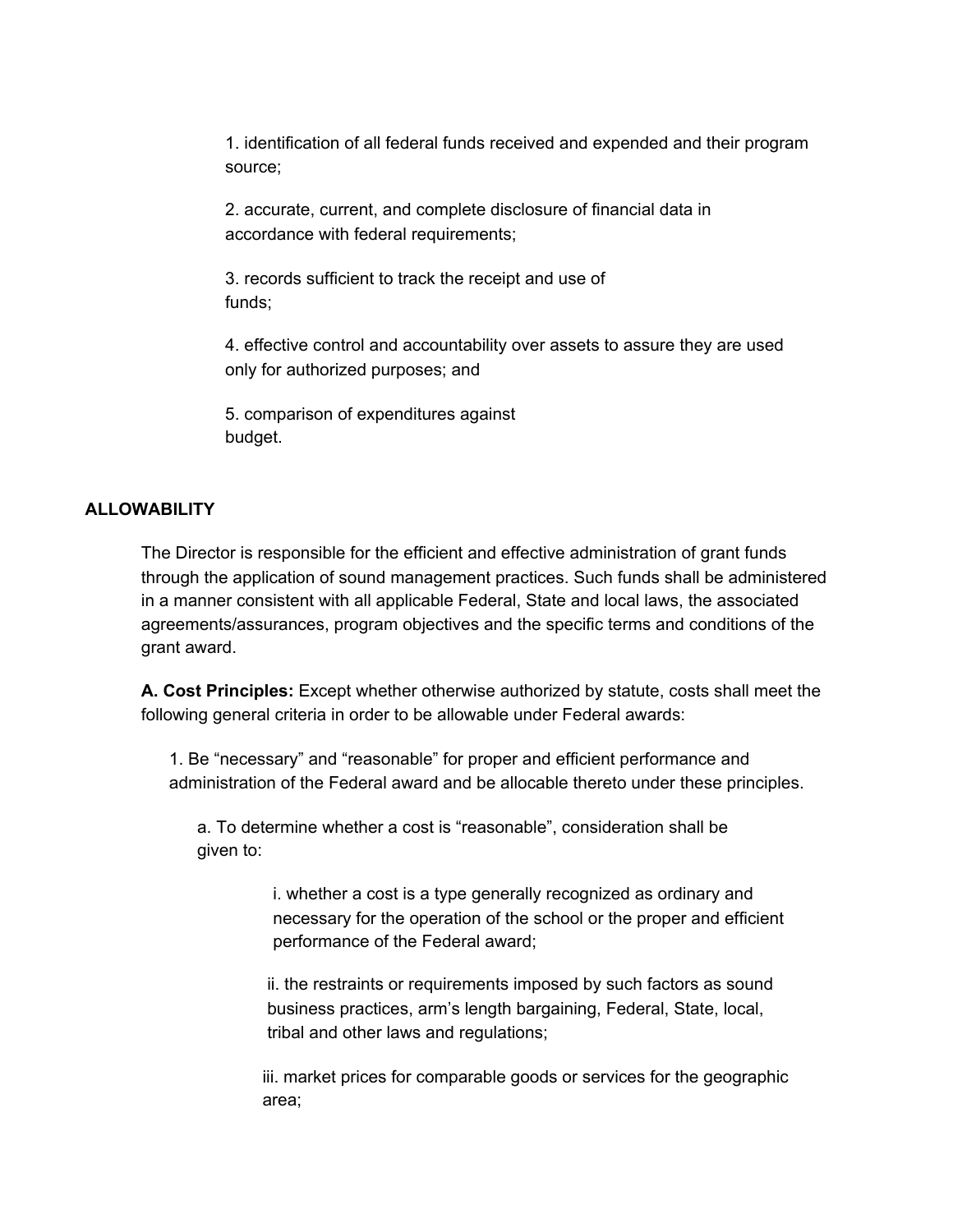iv. whether the individuals concerned acted with prudence in the circumstances considering their responsibilities; and

v. whether the cost represents any significant deviation from the established practices or Board policy which may increase the expense.

While Federal regulations do not provide specific descriptions of what satisfied the "necessary" element beyond its inclusion in the reasonableness analysis above, whether a cost is necessary is determined based on the needs of the program. Specifically, the expenditure must be necessary to achieve an important program objective. A key aspect in determining whether a cost is necessary is whether the School can demonstrate that the cost addresses an existing need and can prove it.

b. When determining whether a cost is "necessary", consideration may be given to whether:

> i. the cost is needed for the proper and efficient performance of the grant program;

ii. the cost is identified in the approved budget or application;

iii. there is an educational benefit associated with the cost;

iv. the cost aligns with identified needs based on results and findings from a needs assessment; and/or

v. the cost addresses program goals and objectives and is based on program data.

c. A cost is allocable to the Federal award if the goods or services involved are chargeable or assignable to the Federal award in accordance with the relative benefit received.

2. Conform to any limitations or exclusions set forth as cost principles in Part 200 or in the terms and conditions of the Federal award.

3. Be consistent with the policies and procedures that apply uniformly to both Federally-financed and other activities of the school.

4. Be afforded consistent treatment. A cost cannot be assigned to a Federal award as a direct cost if any other cost incurred for the same purpose in like circumstances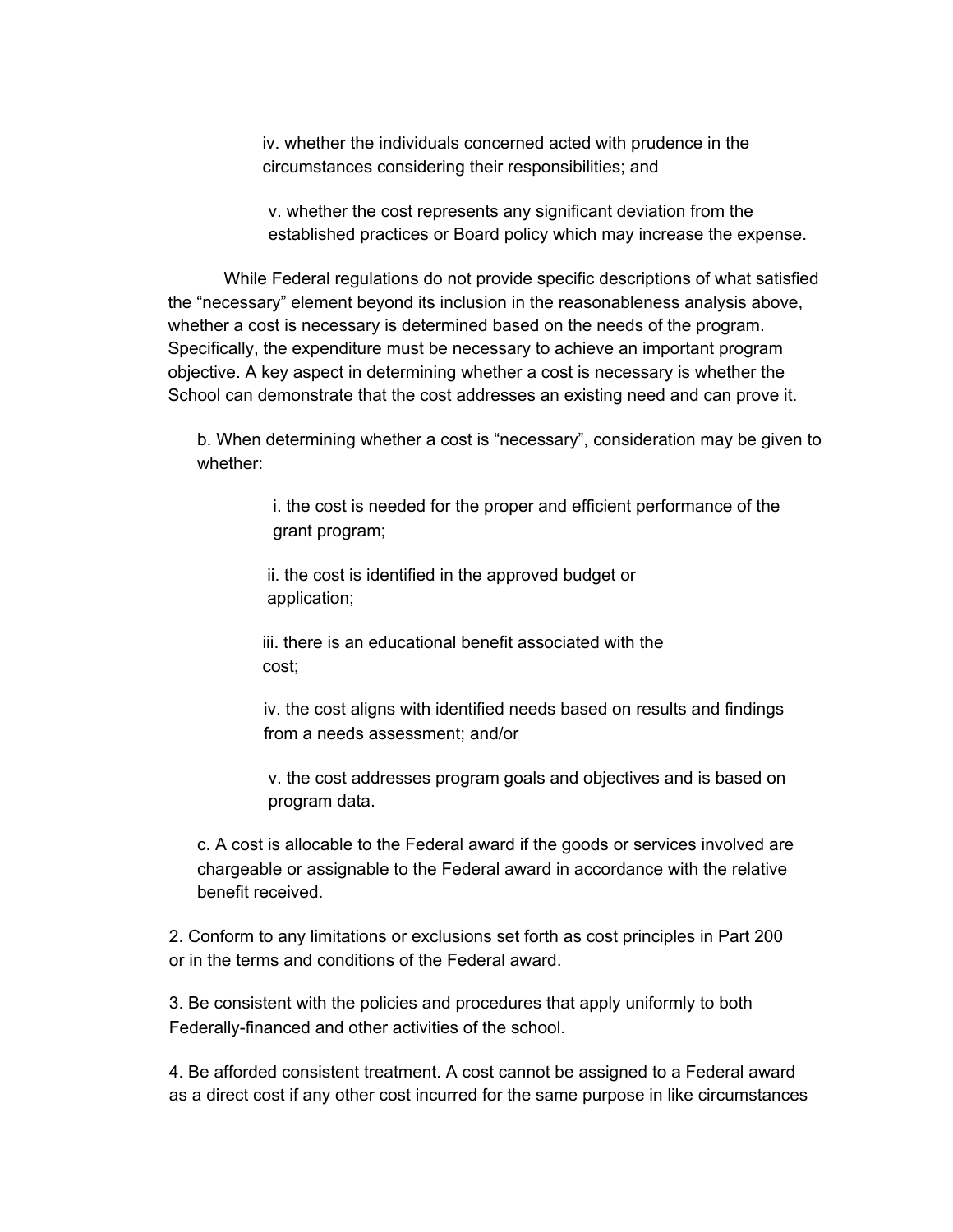has been assigned as an indirect cost under another award.

5. Be determined in accordance with generally accepted accounting principles.

6. Be representative of actual cost, net of all applicable credits or offsets.

The term "applicable credits" refers to those receipts or reductions of expenditures that operate to offset or reduce expense items allocable to the Federal award. Typical examples of such transactions are: purchase discounts; rebates or allowances; recoveries or indemnities on losses; and adjustments of overpayments or erroneous charges. To the extent that such credits accruing to/or received by the State relate to the Federal award, they shall be credited to the Federal award, either as a cost reduction or a cash refund, as appropriate.

7. Be not included as a match or cost-share, unless the specific Federal program authorizes Federal costs to be treated as such.

8. Be adequately documented:

a. in the case of personal services, the Director shall implement a system for school personnel to account for time and efforts expended on grant funded programs to assure that only permissible personnel expenses are allocated;

b. in the case of other costs, all receipts and other invoice materials shall be retained, along with any documentation identifying the need and purpose for such expenditure if not otherwise clear.

**B. Selected Items of Cost:** The school shall follow the rules for selected items of cost at 2 C.F.R. Part 200, Subpart E when charging these specific expenditures to a Federal grant. When applicable, school staff shall check costs against the selected items of cost requirements to ensure the cost is allowable. In addition, State, school and program-specific rules, including the terms and conditions of the award, may deem a cost as unallowable and school personnel shall follow those rules as well.

**C. Cost Compliance:** The Director shall require that grant program funds are expended and are accounted for consistent with the requirements of the specific program and as identified in the grant application. Compliance monitoring includes accounting for direct or indirect costs and reporting them as permitted or required by each grant.

### **D. Determining Whether A Cost is Direct or Indirect:**

1. "Direct costs" are those costs that can be identified specifically with a particular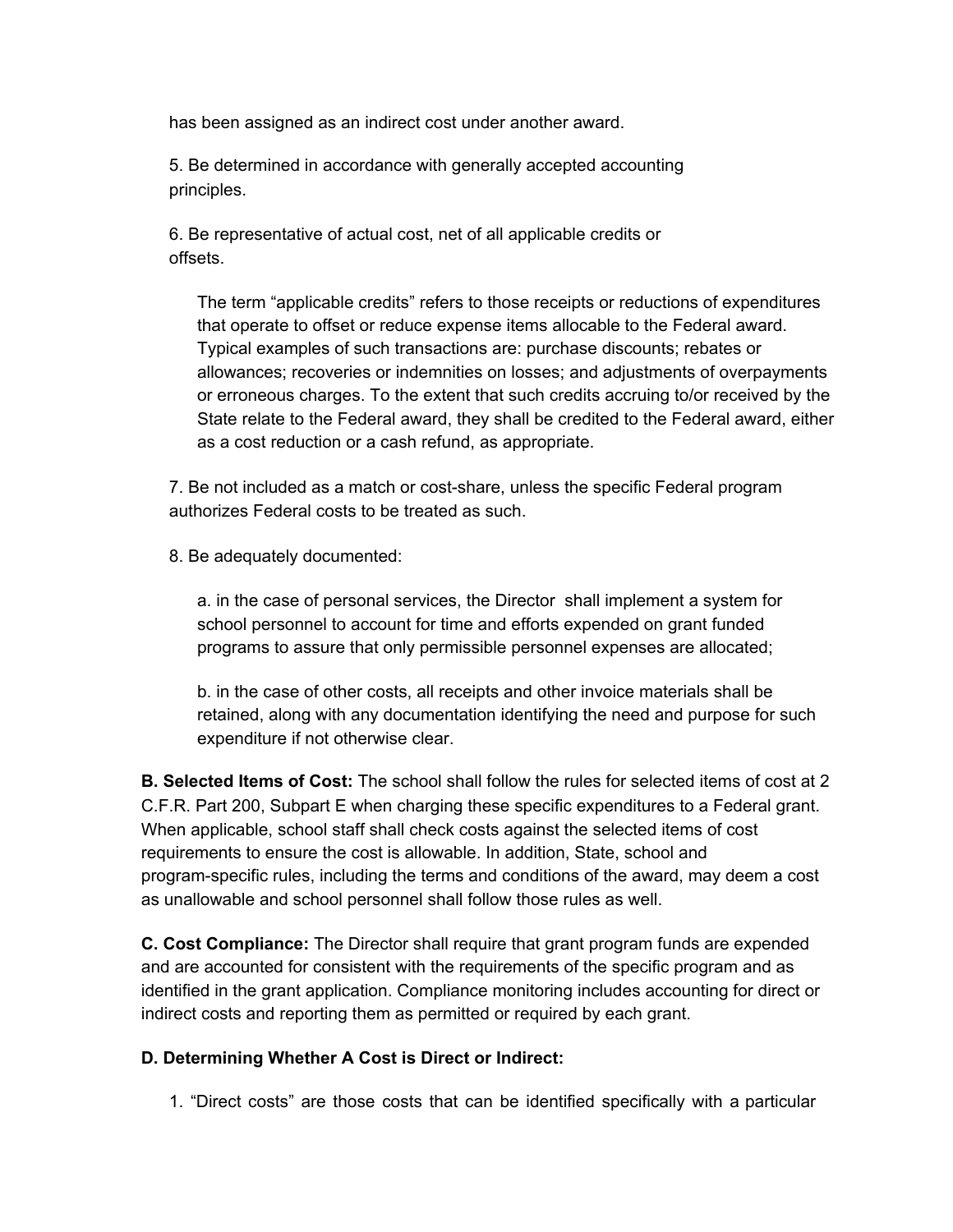final cost objective, such as a Federal award, or other internally or externally funded activity, or that can be directly assigned to such activities relatively easily with a high degree of accuracy.

These costs may include: salaries and fringe benefits of employees working directly on a grant-funded project; purchased services contracted for performance under the grant; travel of employees working directly on a grant-funded project; materials, supplies, and equipment purchased for use on a specific grant; and infrastructure costs directly attributable to the program (such as long distance telephone calls specific to the program, etc.).

2. "Indirect costs" are those that have been incurred for a common or joint purpose benefitting more than one (1) cost objective, and not readily assignable to the cost objectives specifically benefited without effort disproportionate to the results achieved. Costs incurred for the same purpose in like circumstances shall be treated consistently as either direct or indirect costs.

These costs may include: general data processing, human resources, utility costs, maintenance, accounting, etc.

Federal education programs with supplement not supplant provisions must use a restricted indirect cost rate. In a restricted rate, indirect costs are limited to general management costs. General management costs do not include divisional administration that is limited to one (1) component of the school, the governing body of the school, compensation of the Director, compensation of the chief executive officer of any component of the School, and operation of the immediate offices of these officers.

The salaries of administrative and clerical staff should normally be treated as indirect costs.

Direct charging of these costs may be appropriate only if **all** the following conditions are met:

- a. Administrative or clerical services are integral to a project or activity.
- b. Individuals involved can be specifically identified with the project or activity.

c. Such costs are explicitly included in the budget or have the prior written approval of the Federal awarding agency.

d. The costs are not also recovered as indirect costs.

Where a Federal program has a specific cap on the percentage of administrative costs that may be charged to a grant, that cap shall include all direct administrative charges as well as any recovered indirect charges.

Effort should be given to identify costs as direct costs whenever practical, but allocation of indirect costs may be used where not prohibited and where indirect cost allocation is approved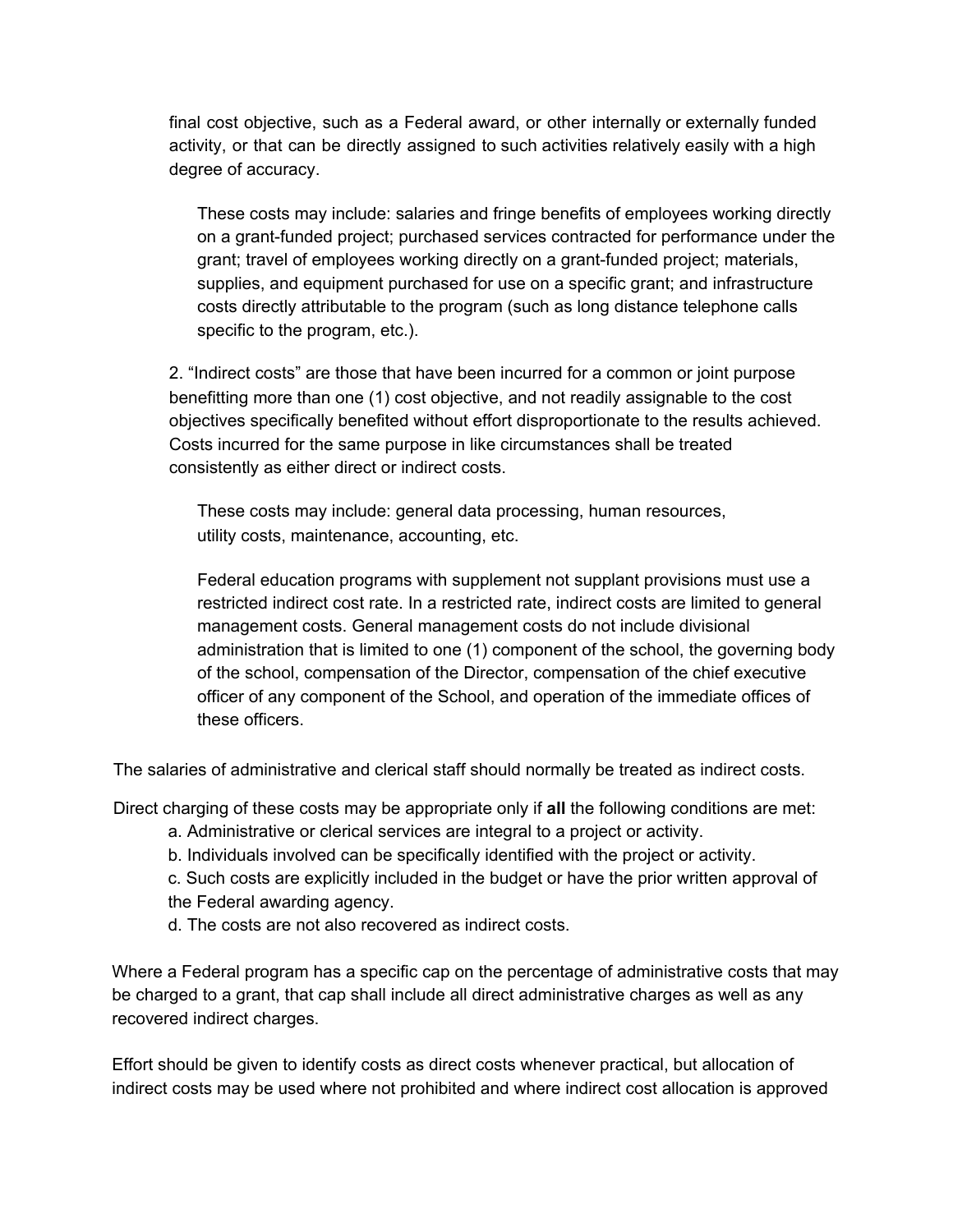ahead of time by NHDOE or the pass-through entity (Federal funds subject to 2 C.F.R Part 200 pertaining to determining indirect cost allocation).

**E. Timely Obligation of Funds:** Obligations are orders placed for property and services, contracts and subawards made, and similar transactions during a given period that require payment by the non-Federal entity during the same or a future period.

The following are examples of when funds are determined to be "obligated" under applicable regulation of the U.S. Department of Education:

When the obligation is for:

1. Acquisition of property – on the date which the school makes a binding written commitment to acquire the property.

2. Personal services by an employee of the school – when the services are performed.

3. Personal services by a contractor who is not an employee of the school – on the date which the school makes a binding written commitment to obtain the services.

4. Public utility services – when the school received the services.

5. Travel – when the travel is taken.

6. Rental of property – when the school uses the property.

7. A pre-agreement cost that was properly approved by the Secretary under the cost principles in 2 C.F.R. Part 200, Subpart E – Cost Principles – on the first day of the project period.

**F. Period of Performance:** All obligations must occur on or between the beginning and ending dates of the grant project. This period of time is known as the period of performance. The period of performance is dictated by statute and will be indicated in the Grant Award Notification ("GAN"). As a general rule, State-administered Federal funds are available for obligation within the year that Congress appropriates the funds for. However, given the unique nature of educational institutions, for many Federal education grants, the period of performance is twenty- seven (27) months. This maximum period includes a fifteen (15) month period of initial availability, plus a twelve (12) month period of carry over. For direct grants, the period of performance is generally identified in the GAN.

In the case of a State-administered grant, obligations under a grant may not be made until the grant funding period begins or all necessary materials are submitted to the granting agency, whichever is later. In the case of a direct grant, obligations may begin when the grant is substantially approved, unless an agreement exists with NHDOE or the pass-through entity to reimburse for pre-approval expenses.

For both State-administered and direct grants, regardless of the period of availability,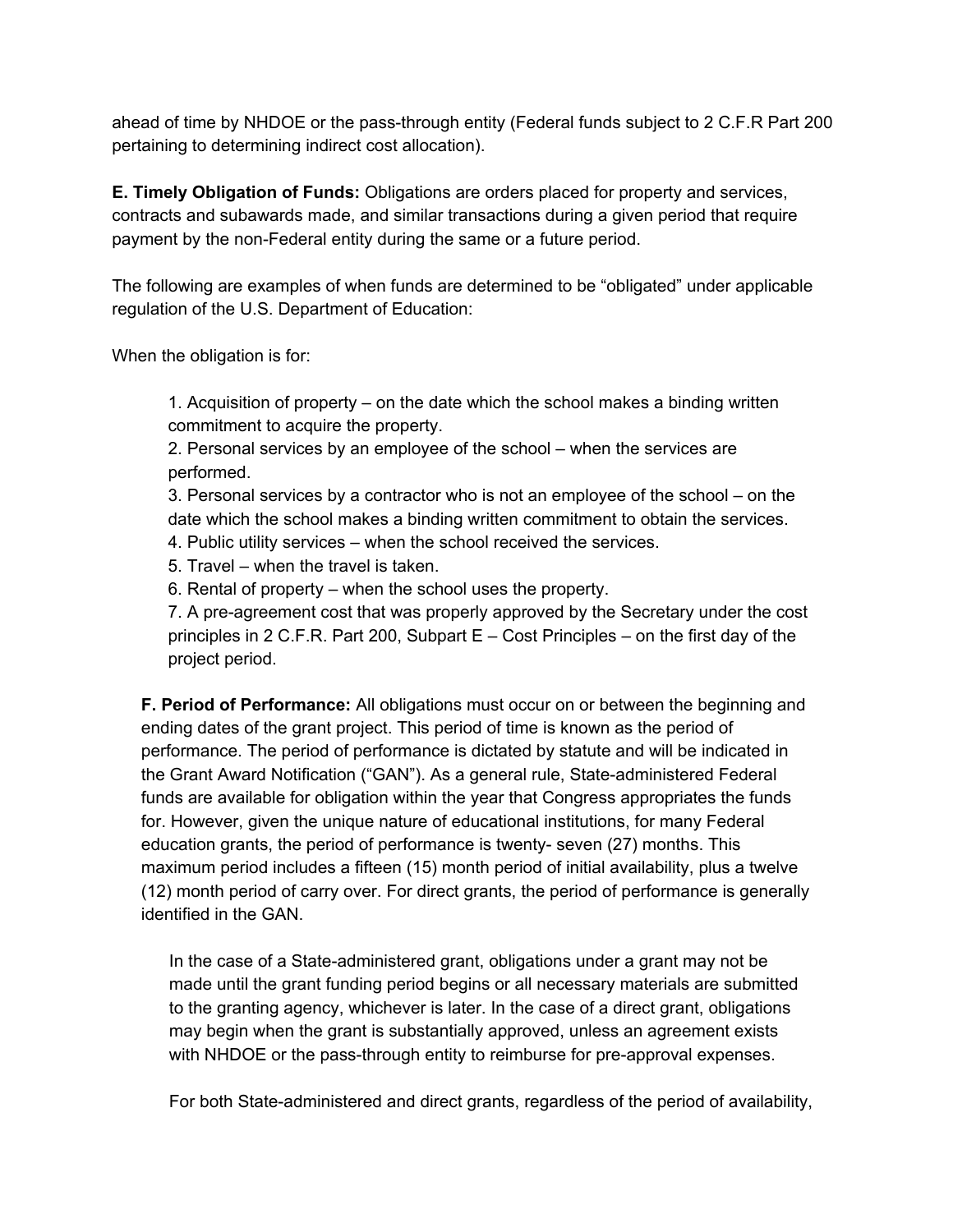the School shall liquidate all obligations incurred under the award not later than forty-five (45) days after the end of the funding period unless an extension is authorized. Any funds not obligated within the period of performance or liquidated within the appropriate timeframe are said to lapse and shall be returned to the awarding agency. Consistently, the school shall closely monitor grant spending throughout the grant cycle.

### **CASH MANAGEMENT AND FUND CONTROL**

Payment methods must be established in writing that minimize the time elapsed between the drawdown of federal funds and the disbursement of those funds. Standards for funds control and accountability must be met as required by the Uniform Guidance for advance payments and in accordance with the requirements of NHDOE or other applicable pass-through-entity.

In order to provide reasonable assurance that all assets, including Federal, State, and local funds, are safeguarded against waste, loss, unauthorized use, or misappropriation, the Director shall implement internal controls in the area of cash management.

The school's payment methods shall minimize the time elapsing between the transfer of funds from the United States Treasury or the NHDOE (pass-through entity) and disbursement by the school, regardless of whether the payment is made by electronic fund transfer, or issuance or redemption of checks, warrants, or payment by other means.

The school shall use forms and procedures required by the NHDOE, grantor agency or other pass- through entity to request payment. The school shall request grant fund payments in accordance with the provisions of the grant. Additionally, the school's financial management systems shall meet the standards for fund control and accountability as established by the awarding agency.

The Director is authorized to submit requests for advance payments and reimbursements at least monthly when electronic fund transfers are not used, and as often as deemed appropriate when electronic transfers are used, in accordance with the provisions of the Electronic Fund Transfer Act (15 U.S.C. 1693-1693r).

When the School uses a cash advance payment method, the following standards shall apply:

A. The timing and amount of the advance payment requested will be as close as is administratively feasible to the actual disbursement for direct program or project costs and the proportionate share of any allowable indirect costs.

B. The school shall make timely payment to contractors in accordance with contract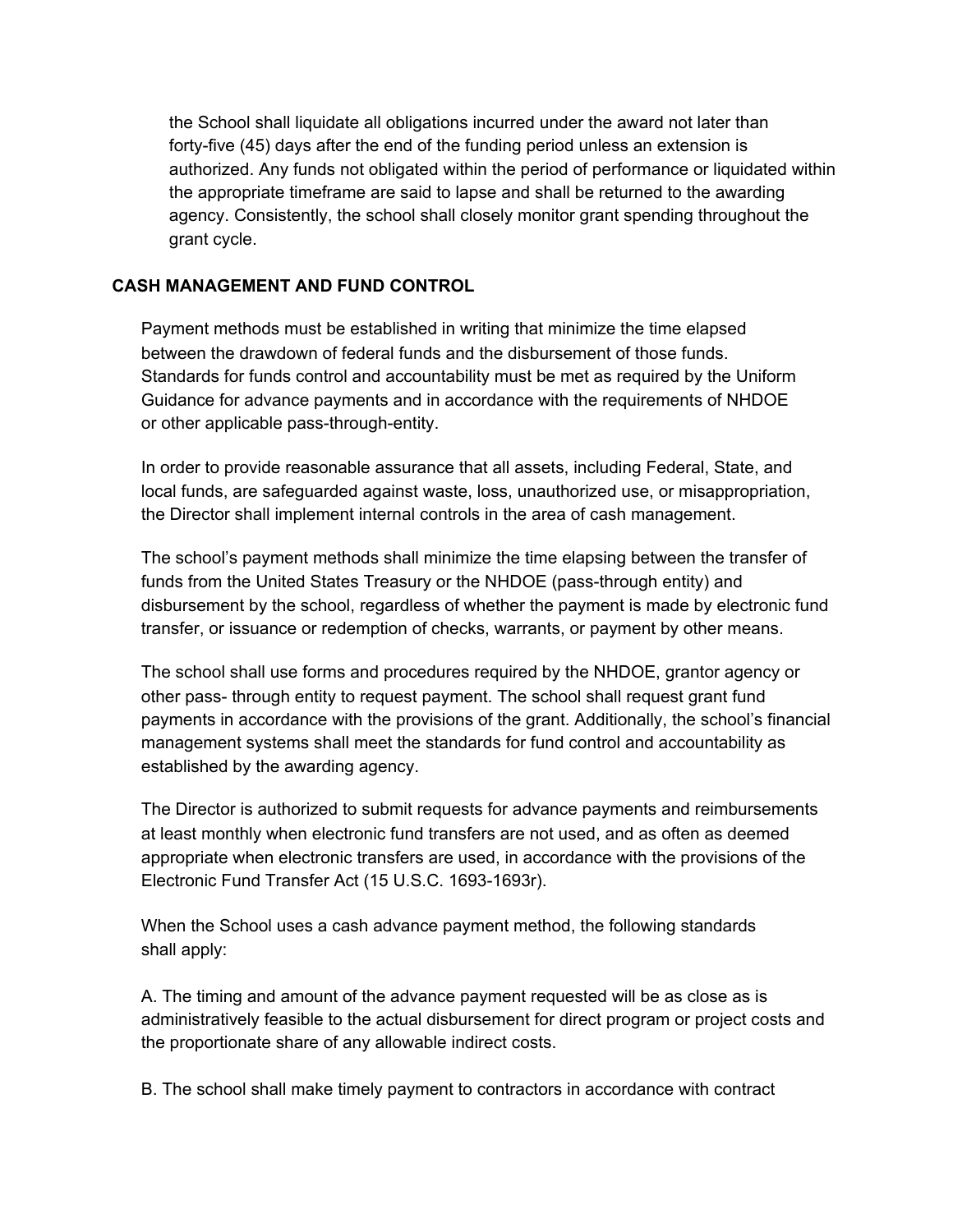provisions.

C. To the extent available, the school shall disburse funds available from program income (including repayments to a revolving fund), rebates, refunds, contract settlements, audit recoveries, and interest earned on such funds before requesting additional cash payments.

D. The school shall account for the receipt, obligation and expenditure of funds.

E. Advance payments shall be deposited and maintained in insured accounts whenever possible.

F. Advance payments will be maintained in interest bearing accounts unless the following apply:

1. The school receives less than \$120,000 in Federal awards per year.

2. The best reasonably available interest-bearing account would not be expected to earn interest in excess of \$500 per year on Federal cash balances.

3. The depository would require an average or minimum balance so high that it would not be feasible within the expected Federal and non-Federal cash resources.

4. A foreign government or banking system prohibits or precludes interest bearing accounts.

G. Pursuant to Federal law and regulations, the school may retain interest earned in an amount up to \$500 per year for administrative costs. Any additional interest earned on Federal advance payments deposited in interest-bearing accounts must be remitted annually to the Department of Health and Human Services Payment Management System ("PMS") through an electronic medium using either Automated Clearing House ("ACH") network or a Fedwire Funds Service payment. Remittances shall include pertinent information of the payee and nature of payment in the memo area (often referred to as "addenda records" by Financial Institutions) as that will assist in the timely posting of interest earned on Federal funds.

### **PROCUREMENT**

All purchases for property and services made using federal funds must be conducted in accordance with all applicable Federal, State and local laws and regulations, the Uniform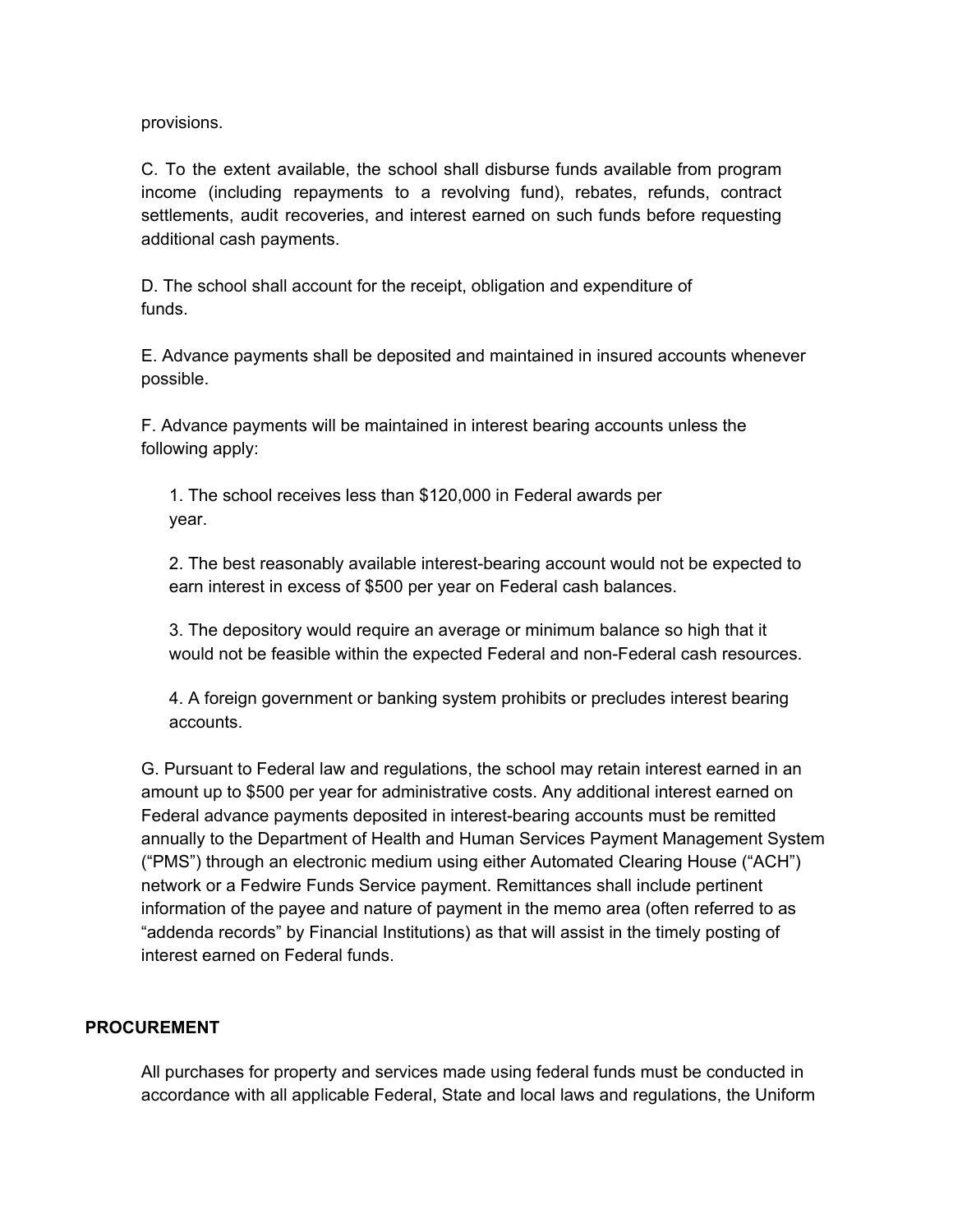Guidance, and the school's written policies and procedures.

Procurement of all supplies, materials equipment, and services paid for from Federal funds or School matching funds shall be made in accordance with all applicable Federal, State, and local statutes and/or regulations, the terms and conditions of the Federal grant, school policies, and procedures.

The Director shall maintain a procurement and contract administration system in accordance with the USDOE requirements (2 CFR 200.317-.326) for the administration and management of Federal grants and Federally-funded programs. The school shall maintain a contract administration system that requires contractors to perform in accordance with the terms, conditions, and specifications of their contracts or purchase orders. Except as otherwise noted, procurement transactions shall also conform to the provisions of the school's documented general purchase policy.

The school avoids situations that unnecessarily restrict competition and avoids acquisition of unnecessary or duplicative items. Individuals or organizations that develop or draft specifications, requirements, statements of work, and/or invitations for bids, requests for proposals, or invitations to negotiate, are excluded from competing for such purchases. Additionally, consideration shall be given to consolidating or breaking out procurements to obtain a more economical purchase. And, where appropriate, an analysis shall be made to lease versus purchase alternatives, and any other appropriate analysis to determine the most economical approach. These considerations are given as part of the process to determine the allowability of each purchase made with Federal funds.

Contracts are awarded only to responsible contractors possessing the ability to perform successfully under the terms and conditions of a proposed procurement. Consideration is given to such matters as contractor integrity, compliance with public policy, record of past performance, and financial and technical resources. No contract is awarded to a contractor who is suspended or debarred from eligibility for participation in federal assistance programs or activities.

Purchasing records are sufficiently maintained to detail the history of all procurements and must include at least the rationale for the method of procurement, selection of contract type, and contractor selection or rejection; the basis for the contract price; and verification that the contractor is not suspended or debarred.

To foster greater economy and efficiency, the school may enter into State and local intergovernmental agreements where appropriate for procurement or use of common or shared goods and services.

**A. Competition:** All procurement transactions shall be conducted in a manner that encourages full and open competition and that is in accordance with good administrative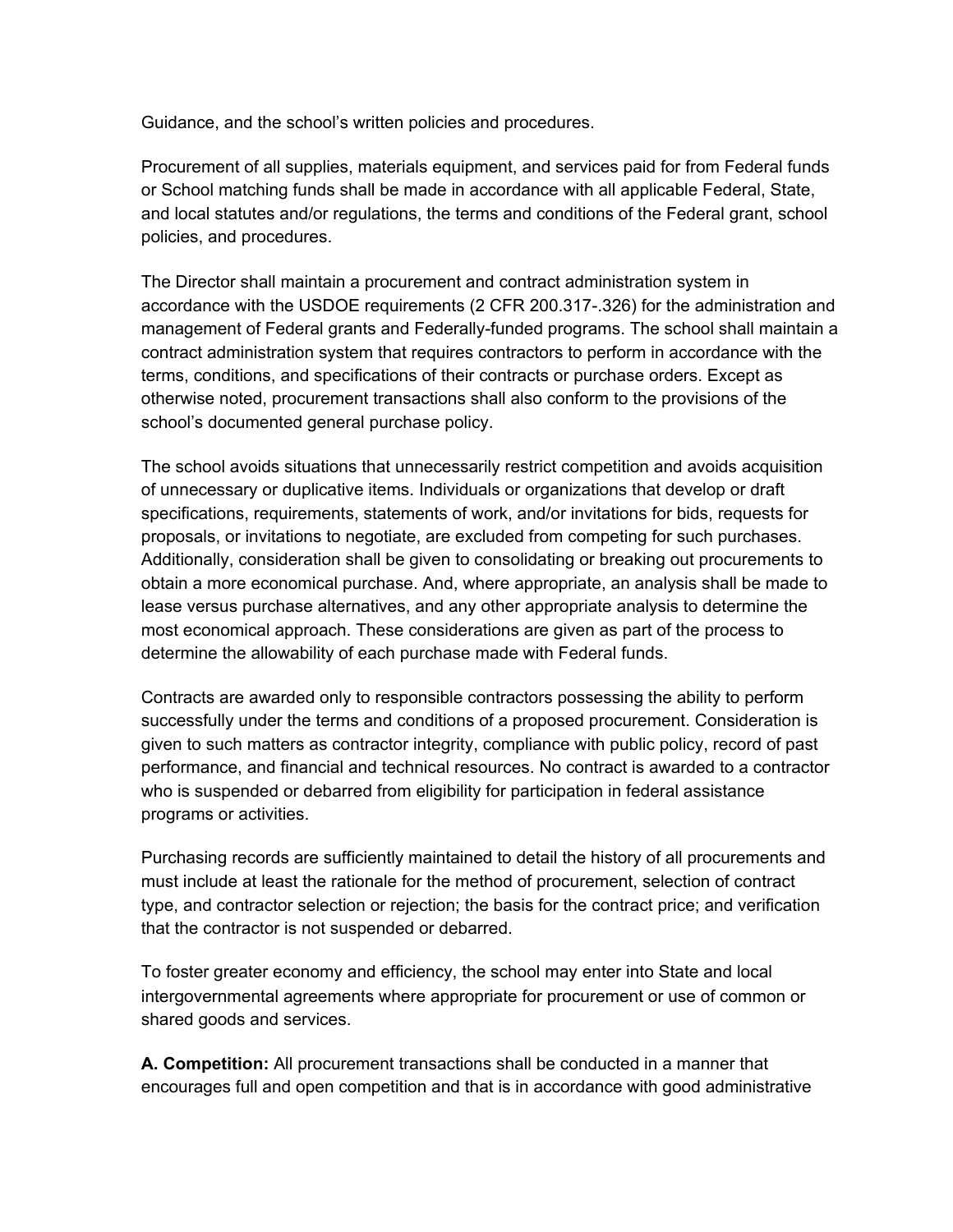practice and sound business judgement. In order to promote objective contractor performance and eliminate unfair competitive advantage, the school shall exclude any contractor that has developed or drafted specifications, requirements, statements of work, or invitations for bids or requests for proposals from competition for such procurements.

Some of the situations considered to be restrictive of competition include, but are not limited to, the following:

1. unreasonable requirements on firms in order for them to qualify to do business;

2. unnecessary experience and excessive bonding requirements;

3. noncompetitive contracts to consultants that are on retainer contracts;

4. organizational conflicts of interest;

5. specification of only a "brand name" product instead of allowing for an "or equal" product to be offered and describing the performance or other relevant requirements of the procurement; and/or

6. any arbitrary action in the procurement process.

Further, the school does not use statutorily or administratively imposed State, local, or tribal geographical preferences in the evaluation of bids or proposals, unless (1) an applicable Federal statute expressly mandates or encourages a geographic preference; (2) the school is contracting for architectural and engineering services, in which case geographic location may be a selection criterion provided its application leaves an appropriate number of qualified firms, given the nature and size of the project, to compete for the contract.

To the extent that the school uses a pre-qualified list of persons, firms or products to acquire goods and services, the pre-qualified list must include enough qualified sources as to ensure maximum open and free competition. The school allows vendors to apply for consideration to be placed on the list as requested.

**B. Solicitation Language:** The school shall require that all solicitations incorporate a clear and accurate description of the technical requirements for the material, product, or service to be procured. Such description shall not, in competitive procurements, contain features which unduly restrict competition. The description may include a statement of the qualitative nature of the material, product or service to be procured and, when necessary, shall set forth those minimum essential characteristics and standards to which it shall conform if it is to satisfy its intended use. Detailed product specifications should be avoided if at all possible.

When it is impractical or uneconomical to make a clear and accurate description of the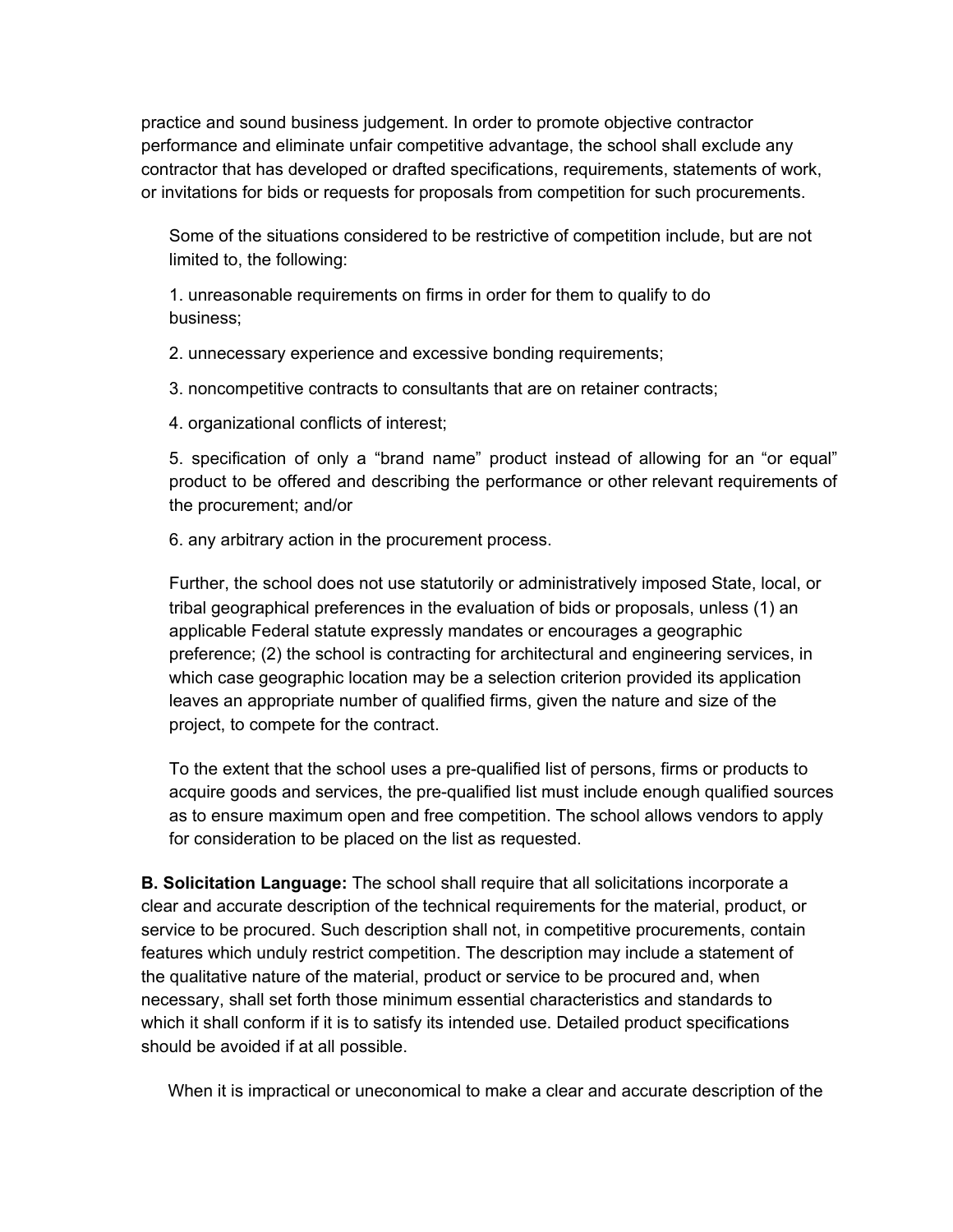technical requirements, a "brand name or equivalent" description may be used as a means to define the performance or other salient requirements of procurement. The specific features of the named brand which shall be met by offers shall be clearly stated; and identify all requirements which the offerors shall fulfill and all other factors to be used in evaluating bids or proposals.

The Board will not approve any expenditure for an unauthorized purchase or contract.

**C. Procurement Methods:** The school shall utilize the following methods of procurement:

### 1.Micro-purchases

Procurement by micro-purchase is the acquisition of supplies or services, the aggregate dollar amount of which does not exceed \$10,000. To the extent practicable, the school shall distribute micro-purchase equitably among qualified suppliers. Micro-purchases may be made without soliciting competitive quotations if the Director considers the price to be reasonable. The school maintains evidence of this reasonableness in the records of all purchases made by this method.

### 2. Small Purchases (SimplifiedAcquisition)

Small purchase procedures provide for relatively simple and informal procurement methods for securing services, supplies, and other property that does not exceed the competitive bid threshold of \$250,000. Small purchase procedures require that price or rate quotations shall be obtained from an adequate number of qualified sources.

### 3. Sealed Bids

Sealed, competitive bids shall be obtained when the purchase of, and contract for single items of supplies, materials, or equipment which amounts to \$250,000 and when the Board determines to build, repair, enlarge, improve, or demolish a school building/facility the cost of which will exceed \$250,000.

a. In order for sealed bidding to be feasible, the following conditions shall be present: i. a complete, adequate, and realistic specification or purchase description is available;

ii. two (2) or more responsible bidders are willing and able to compete effectively for the business; and

iii. the procurement lends itself to a firm faxed price contract and the selection of the successful bidder can be made principally on the basis of price.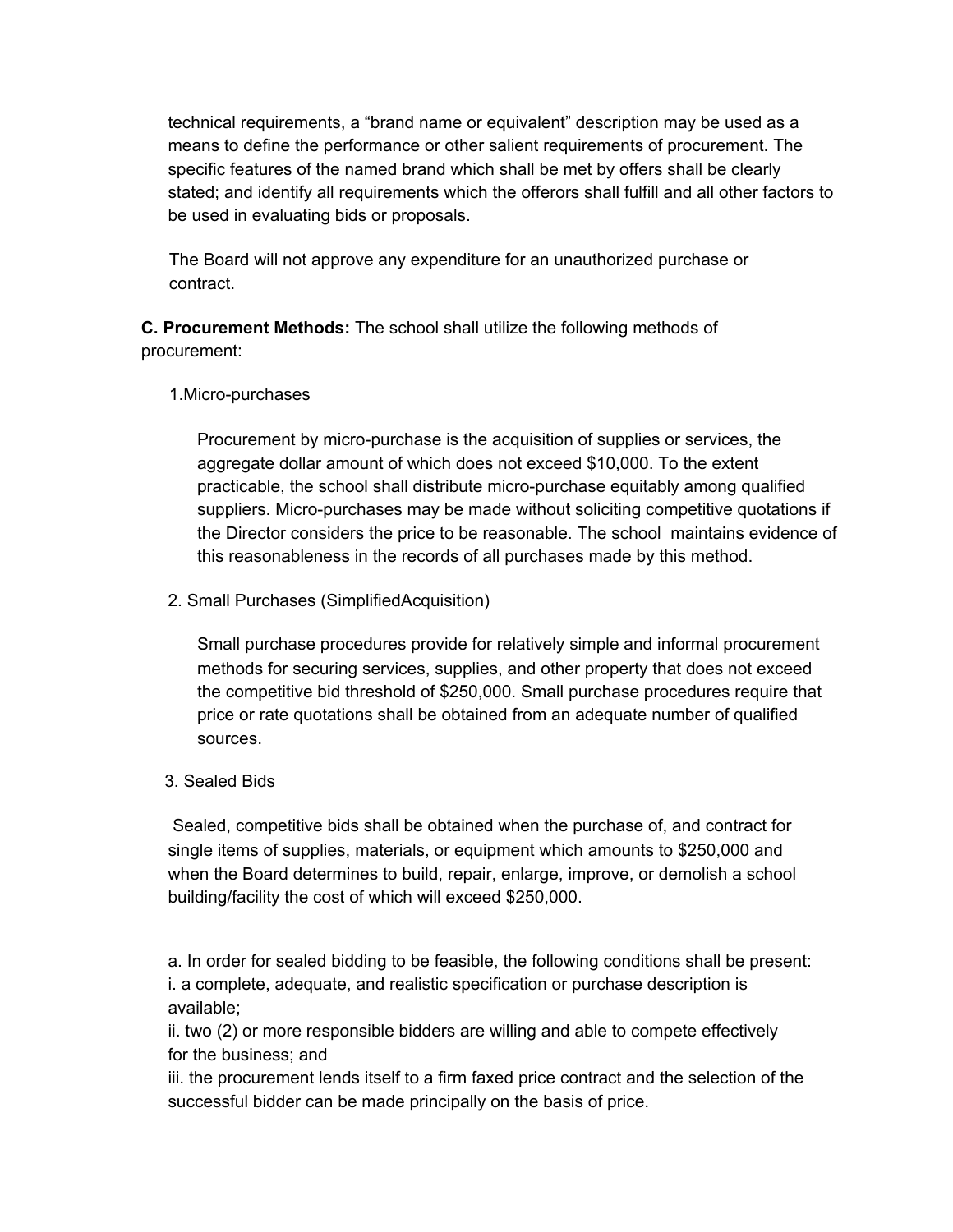b. When sealed bids are used, the following requirements apply:

i. Bids shall be solicited in accordance with the provisions of State law and school policy. Bids shall be solicited from an adequate number of qualified suppliers, providing sufficient response time prior to the date set for the opening of bids. The invitation to bid shall be publicly advertised.

ii. The invitation for bids will include product/contract specifications and pertinent attachments and shall define the items and/or services required in order for the bidder to properly respond.

iii. All bids will be opened at the time and place prescribed in the invitation for bids; bids will be opened publicly.

iv. A firm fixed price contract award will be made in writing to the lowest

responsive and responsible bidder. Where specified in bidding documents, factors such as discounts, transportation cost, and life cycle costs shall be considered in determining which bid is lowest. Payment discounts may only be used to determine the low bid when prior experience indicates that such discounts are usually taken.

v. The Board reserves the right to reject any and all bids for sound documented reason.

vi. Bid protests shall be handled pursuant to the process set forth in DAF-3.I.

### 4. Competitive Proposals

Procurement by competitive proposal, normally conducted with more than one sources submitting an offer, is generally used when conditions are not appropriate for the use of sealed bids or in the case of a recognized exception to the sealed bid method. If this method is used, the following requirements apply:

a. Requests for proposals shall be publicized and identify all evaluation factors and their

relative importance. Any response to the publicized requests for proposals shall be considered to the maximum extent practical.

b. Proposals shall be solicited from an adequate number of sources.

c. The school shall use its written method for conducting technical evaluations of the proposals received and for selecting recipients.

d. Contracts shall be awarded to the responsible firm whose proposal is most advantageous to the program, with price and other factors considered.

The school may use competitive proposal procedures for qualifications-based procurement of architectural/engineering (A/E) professional services whereby competitors' qualifications are evaluated, and the most qualified competitor is selected, subject to negotiation of fair and reasonable compensation. The method, where price is not used as a selection factor, can only be used in procurement of A/E professional services. It cannot be used to purchase other types of services though A/E firms are a potential source to perform the proposed effort.

5. Noncompetitive Proposals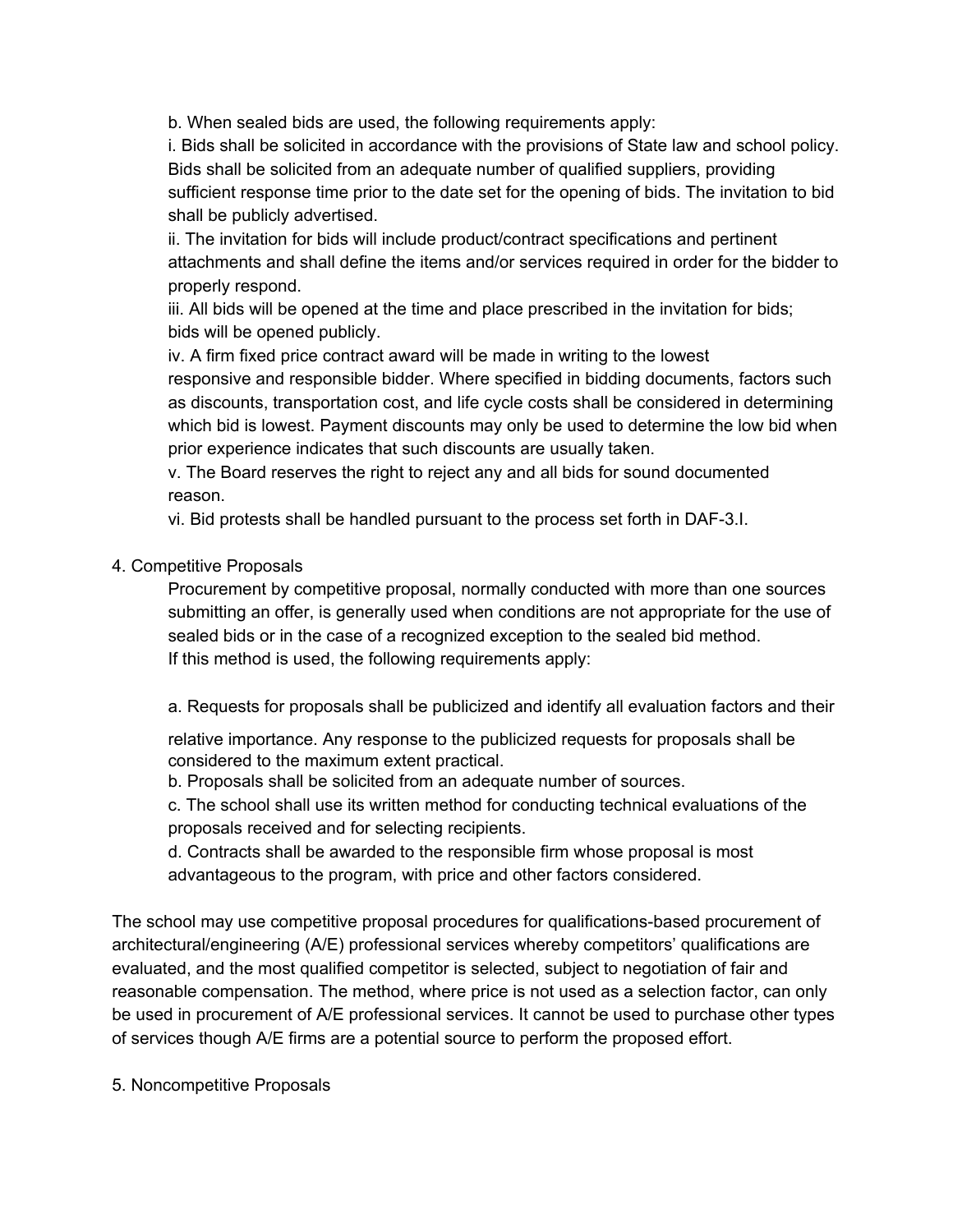Procurement by noncompetitive proposals allows for solicitation of a proposal from only one source and may be used only when one or more of the following circumstances apply:

a. the item is available only for a single source;

b. the public exigency or emergency for the requirement will not permit a delay resulting from competitive solicitation;

c. the Federal awarding agency or pass-through entity expressly authorizes noncompetitive proposals in response to a written request from the school ; and/or

d. after solicitation of a number of sources, competition is determined to be inadequate.

## **D. Contracting with Small and Minority Businesses, Women's Business Enterprises, and Labor Surplus Area Firms:**

The school must take necessary affirmative steps to assure that minority businesses, women's business enterprises, and labor surplus area firms are used when possible. Affirmative steps must include:

1. Placing qualified small and minority businesses and women's business enterprises on solicitation lists;

2. Assuring that small and minority businesses, and women's business enterprises are solicited whenever they are potential sources;

3. Dividing total requirements, when economically feasible, into smaller tasks or quantities to permit maximum participation by small and minority businesses, and women's business enterprises;

4. Establishing delivery schedules, where the requirement permits, which encourage participation by small and minority businesses, and women's business enterprises;

5. Using the services and assistance, as appropriate, of such organizations as the Small Business Administration and the Minority Business Development Agency of the Department of Commerce; and

6. Requiring the prime contractor, if subcontracts are to be let, to take the affirmative steps listed in paragraphs (1) through (5) of this section.

**E. Contract/Price Analysis:** The school shall perform a cost or price analysis in connection with every procurement action in excess of \$250,000 (i.e., the Simplified Acquisition/Small Purchase limit), including contract modifications. (See 2 CFR 200.323(a)). A cost analysis generally means evaluating the separate cost elements that make up the total price, while a price analysis means evaluating the total price, without looking at the individual cost elements.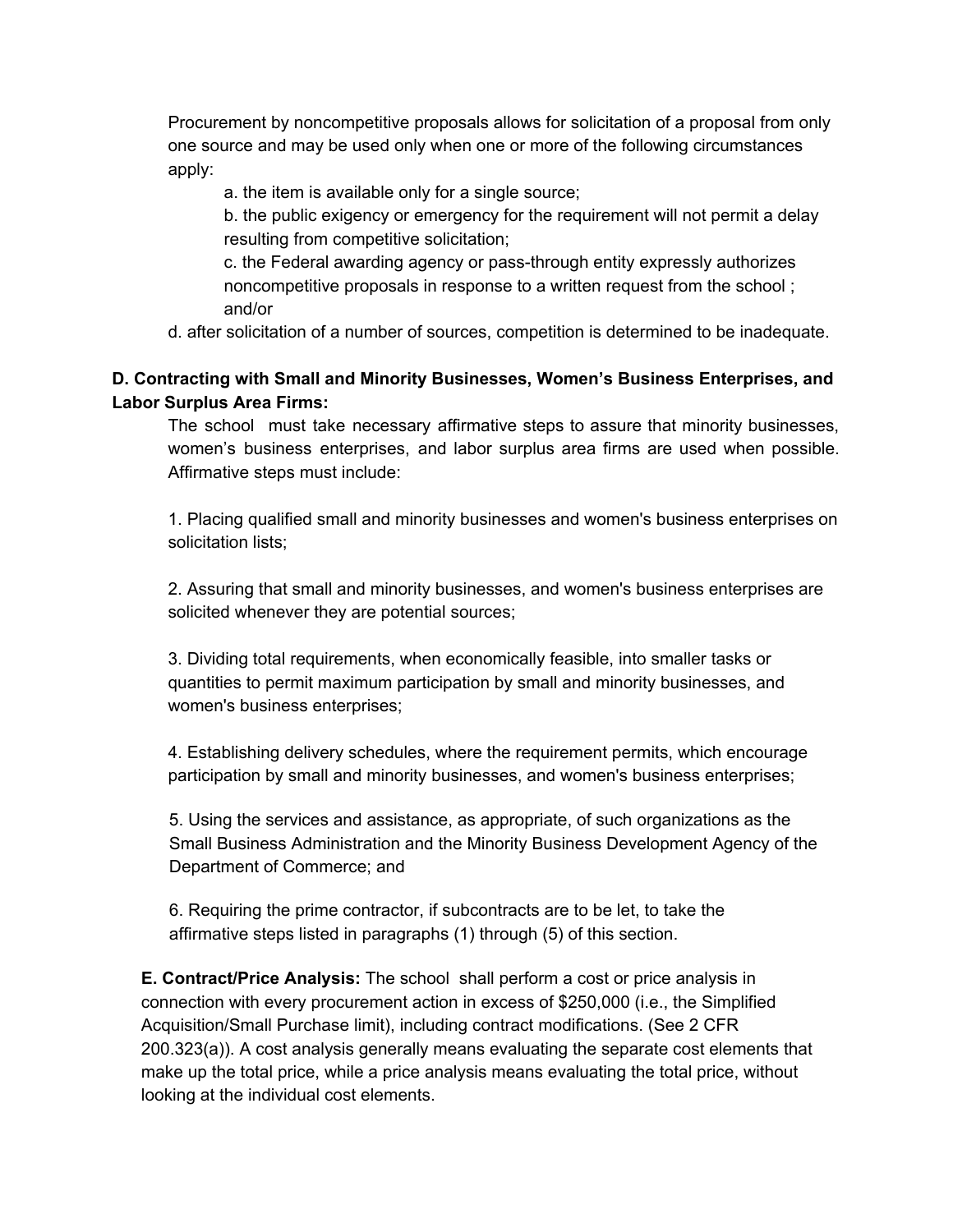The method and degree of analysis is dependent on the facts surrounding the particular procurement situation; however, the school shall come to an independent estimate prior to receiving bids or proposals.

When performing a cost analysis, the school shall negotiate profit as a separate element of the price. To establish a fair and reasonable profit, consideration is given to the complexity of the work to be performed, the risk borne by the contractor, the contractor's investment, the amount of subcontracting, the quality of its record of past performance, and industry profit rates in the surrounding geographical area for similar work.

**F. Time and Materials Contracts:** The school shall use a time and materials type contract only

(1) after a determination that no other contract is suitable; and (2) if the contract includes a ceiling price that the contractor exceeds at its own risk. Time and materials type contract means a contract whose cost to the school is the sum of the actual costs of materials, and direct labor hours charged at fixed hourly rates that reflect wages, general and administrative expenses, and profit.

Since this formula generates an open-ended contract price, a time-and-materials contract provides no positive profit incentive to the contractor for cost control or labor efficiently. Therefore, the school sets a ceiling price for each contract that the contractor exceeds at its own risk. Further, the school shall assert a high degree of oversight in order to obtain reasonable assurance that the contractor is using efficient methods and effective cost controls, and otherwise performs in accordance with the terms, conditions, and specifications of their contracts or purchase orders.

**G. Suspension and Disbarment:** The school will award contracts only to responsible contractors possessing the ability to perform successfully under the terms and conditions of the proposed procurement. All purchasing decisions shall be made in the best interests of the school and shall seek to obtain the maximum value for each dollar expended. When making a purchasing decision, the school shall consider such factors as (1) contractor integrity; (2) compliance with public policy; (3) record of past performance/ and (4) financial and technical resources.

The Director shall have the authority to suspend or debar a person/corporation, for cause, from consideration or award of further contracts. The school is subject to and shall abide by the non-procurement debarment and suspension regulations implementing Executive Orders 12549 and 12689, 2 CFR Part 180.

Suspension is an action taken by the school that immediately prohibits a person from participating in covered transactions and transactions covered under the Federal Acquisition Regulation (48 CFR chapter 1) for a temporary period, pending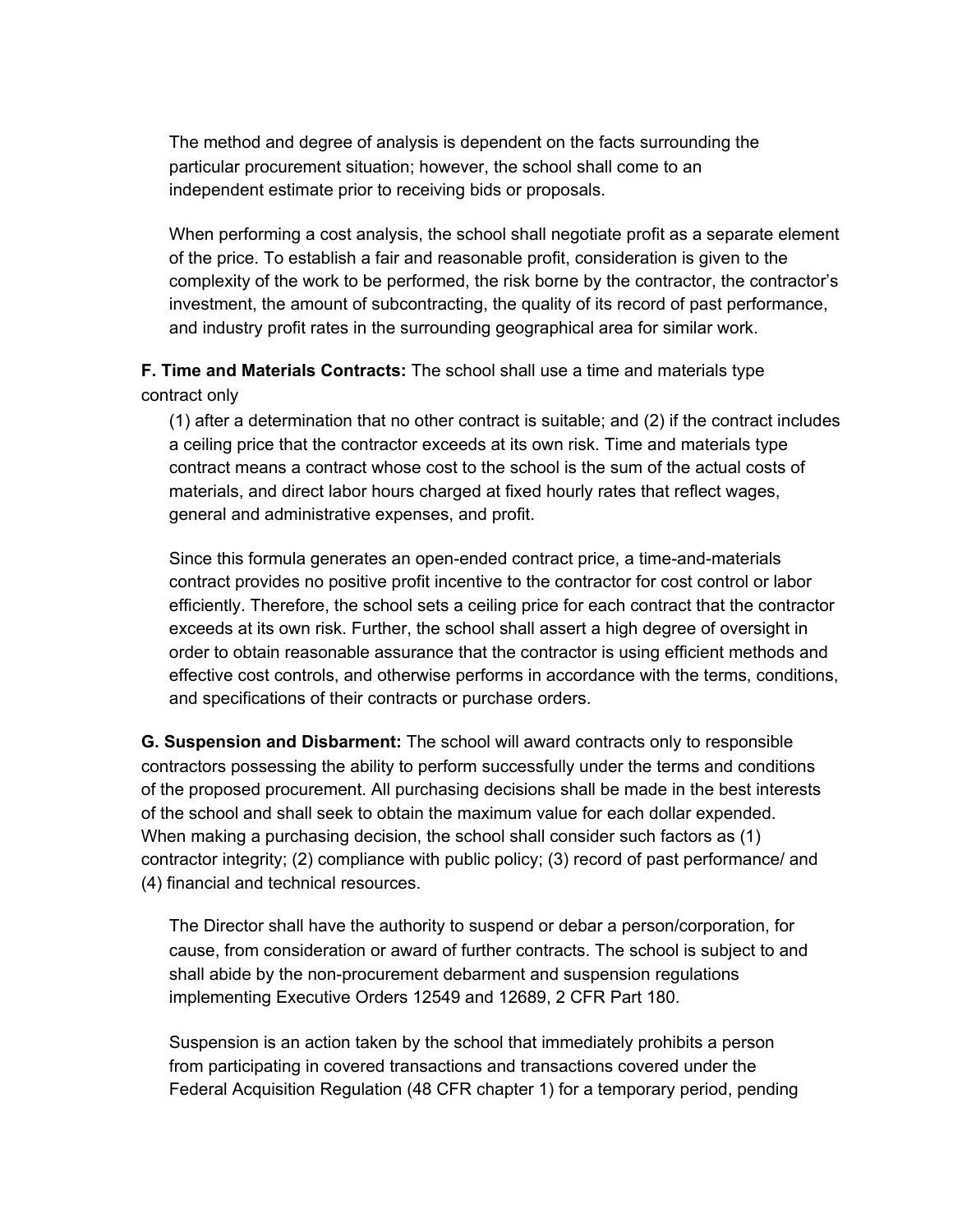completion of an agency investigation and any judicial or administrative proceedings that may ensure. A person so excluded is suspended. (See 2 CFR Part 180 Subpart G).

Debarment is an action taken by the Director to exclude a person from participating in covered transactions and transactions covered under the Federal Acquisition Regulation (48 CFR chapter 1). A person so excluded is debarred. (See 2 CFR Part 180 Subpart H).

The school shall not subcontract with or award sub-grants to any person or company who is debarred or suspended. For contracts over \$25,000 the school shall confirm that the vendor is not debarred or suspended by either checking the Federal government's System for Award Management ("SAM"), which maintains a list of such debarred or suspended vendors at www.sam.gov (which replaced the former Excluded Parties List System or EPLS); or collecting a certification from the vendor. (See 2 CFR Part 180 Sub part C).

Documentation that debarment/suspension was queried must be retained for each covered transaction as part of the documentation required under DAF-3, paragraph J. This documentation should include the date(s) queried and copy(ies) of the SAM result report/screen shot, or a copy of the or certification from the vendor. It should be attached to the payment backup and retained for future audit review.

### **H. Additional Requirements for Procurement Contracts Using Federal Funds:**

1. For any contract using Federal funds under which the contract amount exceeds the upper limit for Simplified Acquisition/Small Purchases (see DAF-3.C.2), the contract must address administrative, contractual, or legal remedies in instances where contractors violate or breach contract terms, and must provide for sanctions and penalties. (See 2 CFR 200, Appendix II(A)).

2. For any contract using Federal funds under which the contract amount exceeds \$10,000, it must address the school's authority to terminate the contract for cause and for convenience, including the manner by which termination will be effected and the basis for settlement. (See 2 CFR 200, Appendix II(B)).

3. For any contract using Federal funds under which the contract amount exceeds \$150,000, the contract must include clauses addressing the Clean Air Act and the Federal Water Pollution Control Act. (See 2 CFR 200, Appendix II(G)).

4. For any contract using Federal funds under which the contract exceeds \$100,000, the contract must include an anti-lobbying clause, and require bidders to submit Anti-Lobbying Certification as required under 2 CFR 200, Appendix II (J).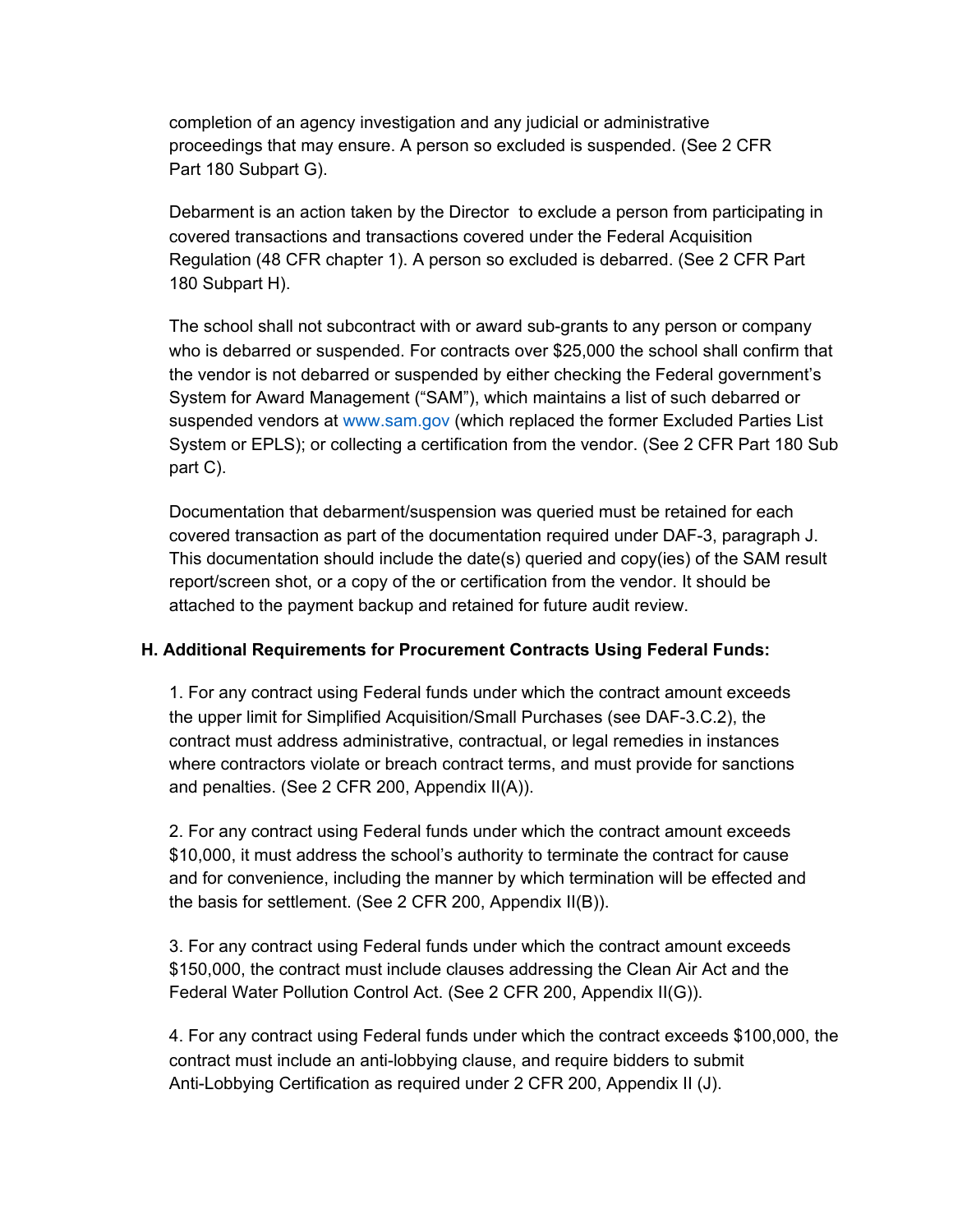5. For each contract using Federal funds and for which there is no price competition, and for each Federal fund contract in which a cost analysis is performed, the School shall negotiate profit as a separate element of the price. To establish a fair and reasonable profit, consideration must be given to the complexity of the work to be performed, the risk borne by the contractor, the contractor's investment, the amount of subcontracting, the quality of the

contractor's past performance, and industry profit rates in the surrounding geographical area for

for similar work. (See 2 CFR 200.323(b)).

**I. Bid Protest:** The school maintains the following protest procedures to handle and resolve disputes relating to procurements and, in all instances, discloses information regarding the protest to the awarding agency.

A bidder who wishes to file a bid protest shall file such notice and follow procedures prescribed by the Request For Proposals (RFPs) or the individual bid specifications package, for resolution. Bid protests shall be filed in writing with the Director within seventy-two (72) hours of the opening of the bids in protest.

Within five (5) days of receipt of a protest, the School shall review the protest as submitted and render a decision regarding the merits of the protest and any impact on the acceptance and rejection of bids submitted. Notice of the filing of a bid protest shall be communicated to the Board and shall be so noted in any subsequent recommendation for the acceptance of bids and awarding of contracts.

Failure to file a notice of intent to protest, or failure to file a formal written protest within the time prescribed, shall constitute a waiver of proceedings.

**Maintenance of Procurement Records:** The school shall maintain records sufficient to detail the history of all procurements. These records will include, but are not necessarily limited to, the following: rationale for the method of procurement, selection of contract type, contractor selection or rejection, the basis for the contract price (including a cost or price analysis), and records regarding disbarment/suspension queries or actions. Such records shall be retained consistent with school policy.

### **PROCUREMENT – ADDITIONAL PROVISIONS PERTINENT TO FOOD SERVICE PROGRAM**

The following provisions shall be included in all cost reimbursable contracts for food services purchases, including contracts with cost reimbursable provisions, and in solicitation documents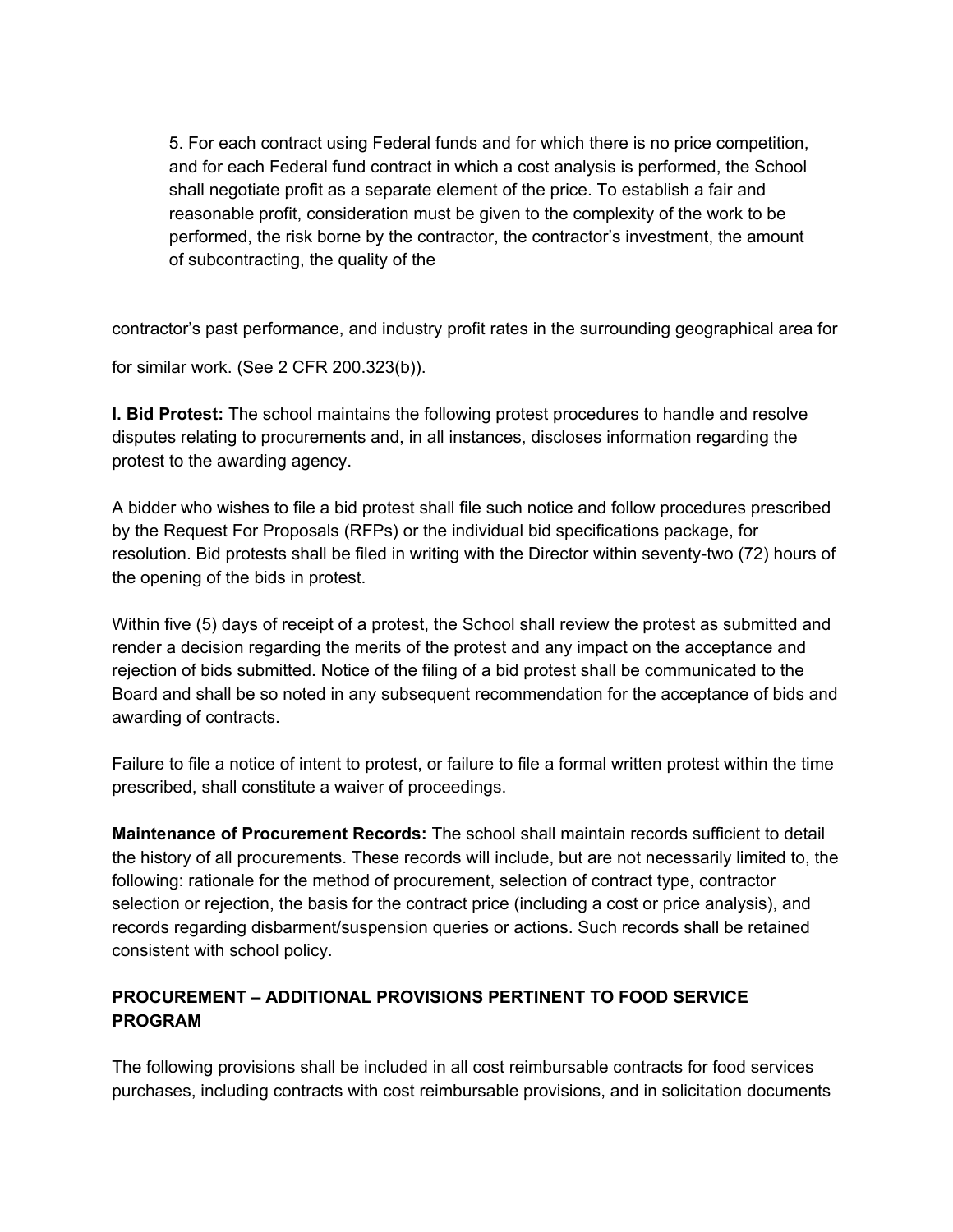prepared to obtain offers for such contracts: (7 CFR Sec. 210.21, 215.14a, 220.16)

**A. Mandatory Contract Clauses:** The following provisions shall be included in all cost reimbursable contracts for food services purchases, including contracts with cost reimbursable provisions, and in solicitation documents prepared to obtain offers for such contracts:

1. Allowable costs will be paid from the nonprofit school food service account to the contractor net of all discounts, rebates and other applicable credits accruing to or received by the contractor or any assignee under the contract, to the extent those credits are allocable to the allowable portion of the costs billed to the school food authority;

2. The contractor must separately identify for each cost submitted for payment to the school food authority the amount of that cost that is allowable (can be paid from the nonprofit school food service account) and the amount that is unallowable (cannot be paid from the nonprofit school food service account); or

3. The contractor must exclude all unallowable costs from its billing documents and certify that only allowable costs are submitted for payment and records have been established that maintain the visibility of unallowable costs, including directly associated costs in a manner suitable for contract cost determination and verification;

4. The contractor's determination of its allowable costs must be made in compliance with the applicable departmental and program regulations and Office of Management and Budget cost circulars;

5. The contractor must identify the amount of each discount, rebate and other applicable credit on bills and invoices presented to the school food authority for payment and individually identify the amount as a discount, rebate, or in the case of other applicable credits, the nature of the credit. If approved by the state agency, the school food authority may permit the contractor to report this information on a less frequent basis than monthly, but no less frequently than annually;

6. The contractor must identify the method by which it will report discounts, rebates and other applicable credits allocable to the contract that are not reported prior to conclusion of the contract; and

7. The contractor must maintain documentation of costs and discounts, rebates and other applicable credits, and must furnish such documentation upon request to the school food authority, the state agency, or the department.

**B. Contracts with Food Service Management Companies:** Procedures for selecting and contracting with a food service management company shall comply with guidance provided by the NHDOE, including standard forms, procedures and timelines for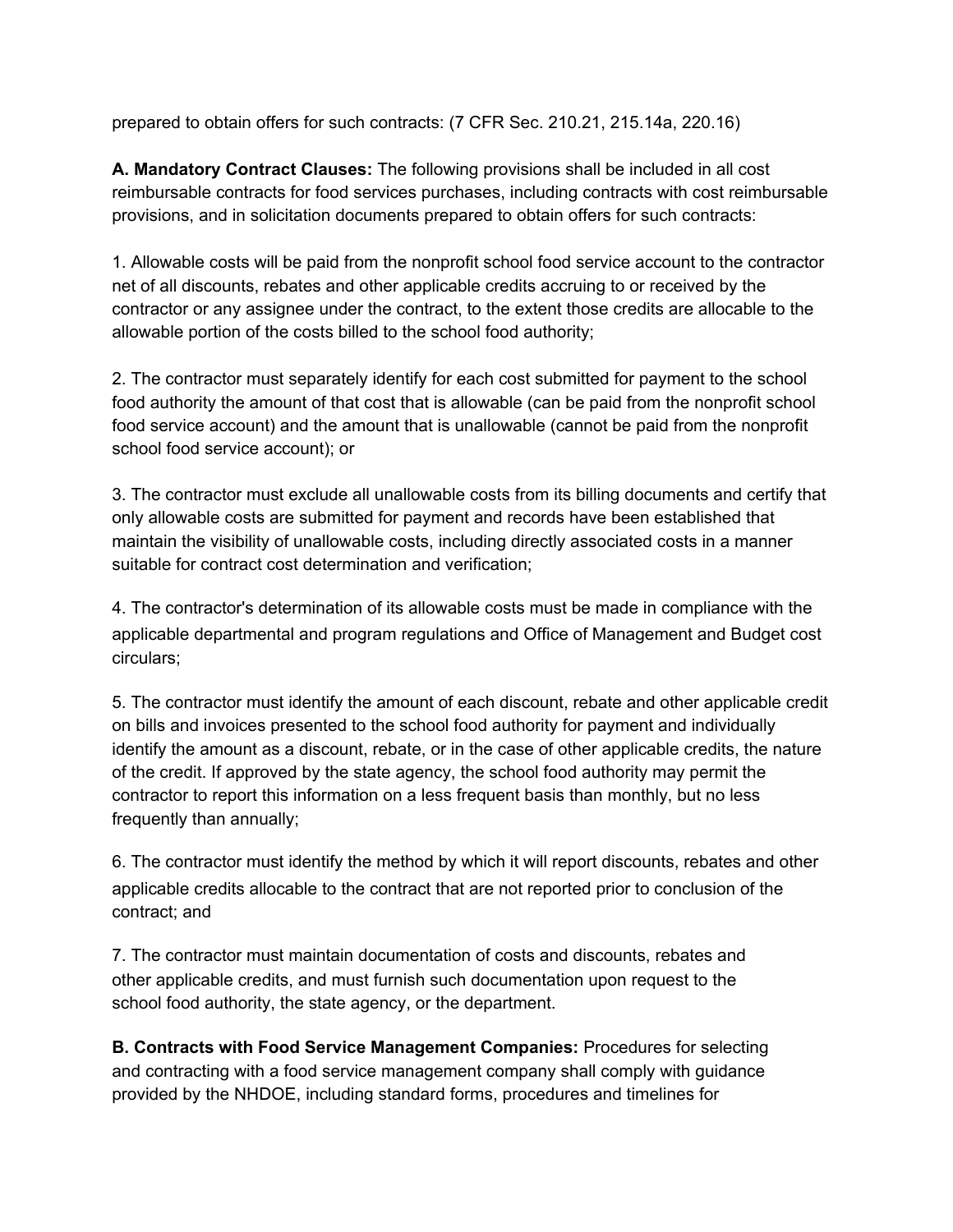solicitation, selection and approval of proposals and contracts.

### **CONFLICT OF INTEREST AND MANDATORY DISCLOSURES**

The school complies with the requirements of State law and the Uniform Guidance for conflicts of interest and mandatory disclosures for all procurements with federal funds.

Each employee, board member, or agent of the school system who is engaged in the selection, award or administration of a contract supported by a federal grant or award and who has a potential conflict of interest must disclose that conflict in writing to the Director, who, in turn, shall disclose in writing any such potential conflict of interest to NHDOE or other applicable pass- through-entity.

A conflict of interest would arise when the covered individual, any member of his/her immediate family, his/her partner, or an organization, which employs or is about to employ any of those parties has a financial or other interest in or received a tangible personal benefit from a firm considered for a contract. A covered individual who is required to disclose a conflict shall not participate in the selection, award, or administration of a contract supported by a federal grant or award.

Covered individuals will not solicit or accept any gratuities, favors, or items from a contractor or a party to a subcontractor for a federal grant or award. Violations of this rule are subject to disciplinary action.

The Director shall timely disclose in writing to NHDOE or other applicable pass-throughentity, all violations of federal criminal law involving fraud, bribery, or gratuities potentially effecting any federal award. The Director shall fully address any such violations promptly and notify the Board with such information as is appropriate under the circumstances (e.g., taking into account applicable disciplinary processes).

# **INVENTORY MANAGEMENT - EQUIPMENT AND SUPPLIES PURCHASED WITH FEDERAL FUNDS**

Equipment and supplies acquired ("property" as used in this policy) with federal funds will be used, managed, and disposed of in accordance with applicable state and federal requirements. Property records and inventory systems shall be sufficiently maintained to account for and track equipment that has been acquired with federal funds. In furtherance thereof, the following minimum standards and controls shall apply to any equipment or pilferable items acquired in whole or in part under a Federal award until such property is disposed in accordance with applicable laws, regulations and Board policies:

**A. "Equipment" and "Pilferable Items" Defined:** For purposes of this policy,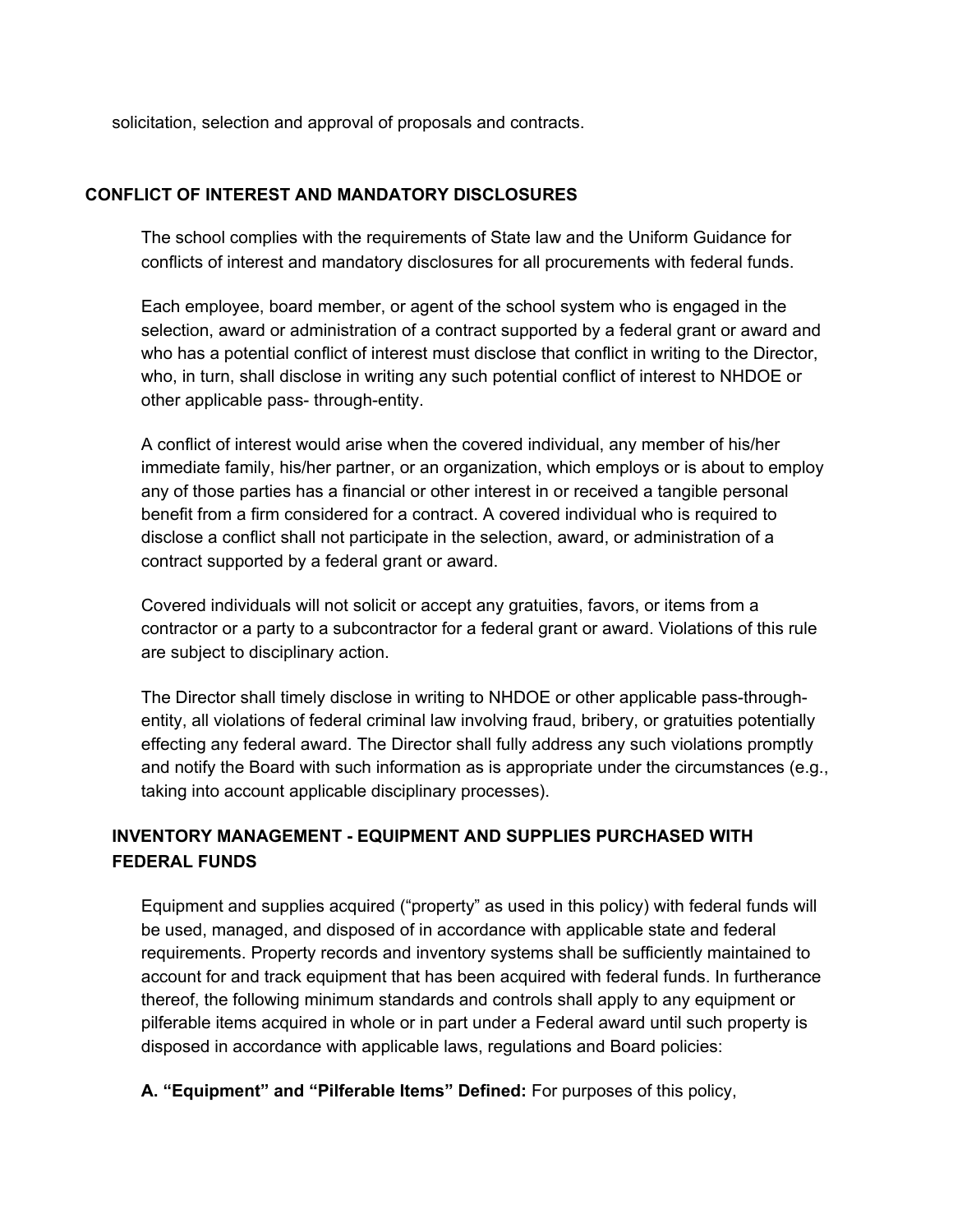"equipment" means tangible personal property (including information technology systems) having a useful life of more than one year and a per-unit acquisition cost which equals or exceeds the lesser of \$5,000, or the capitalization level established by the school for financial statement purposes. "Pilferable items" are those items, *regardless of cost,* which may be easily lost or stolen, such as cell phones, tablets, graphing calculators, software, projectors, cameras and other video equipment, computer equipment and televisions.

**B. Records:** The Director shall maintain records that include a description of the property; a serial number or other identification number; the source of the funding for the property (including the federal award identification number (FAIN)); who holds title; the acquisition date; the cost of the property; the percentage of the federal participation in the project costs for the federal award under which the property was acquired; the location, use, and condition of the property; and any ultimate disposition data, including the date of disposition and sale price of the property.

- **C. Inventor**y**:** No less than once every two years, the Director shall cause a physical inventory of all equipment and pilferable items must be taken and the results reconciled with the property records at least once every two years. Except as otherwise provided in this policy, inventories shall be conducted consistent with school Policy.
- **D. Control, Maintenance and Disposition:** The Director shall develop administrative procedures relative to property procured in whole or in part with Federal funds to:

1. prevent loss, damage, or theft of the property; Any loss, damage, or theft must be investigated;

2. to maintain the property and keep it in good condition; and

3. to ensure the highest possible return through proper sales procedures, in those instances where the school is authorized to sell the property.

### **TRAVEL REIMBURSEMENT – FEDERAL FUNDS**

The Board shall reimburse administrative, professional and support employees, and school officials, for travel costs incurred in the course of performing services related to official business as a federal grant recipient.

For purposes of this policy, "travel costs" shall mean the expenses for transportation, lodging, subsistence, and related items incurred by employees and school officials who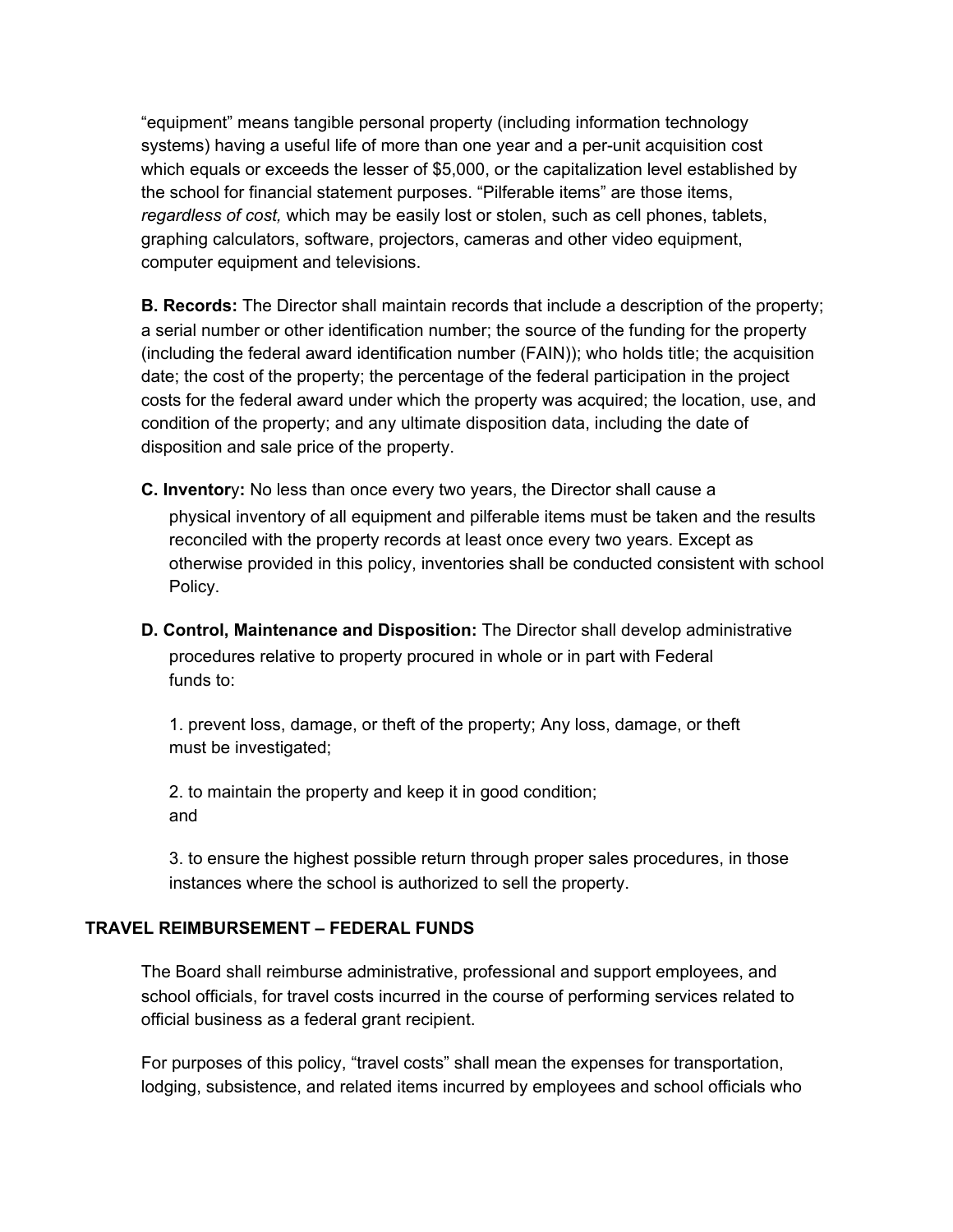are in travel status on official business as a federal grant recipient.

School officials and school employees shall comply with applicable Board policies and administrative regulations established for reimbursement of travel and other expenses.

The validity of payments for travel costs for all school employees and school officials shall be determined by the Director.

Travel costs shall be reimbursed on a mileage basis for travel using an employee's personal vehicle and on an actual cost basis for meals, lodging and other allowable expenses, consistent with those normally allowed in like circumstances in the school's non-federally funded activities, and in accordance with the School's travel reimbursement policies and administrative regulations.

Mileage reimbursements shall be at the rate approved by the Board or Board policy for other school travel reimbursements. Actual costs for meals, lodging and other allowable expenses shall be reimbursed only to the extent they are reasonable and do not exceed the per diem limits established by Board policy, or, in the absence of such policy, the federal General Services Administration for federal employees for locale where incurred.

All travel costs must be presented with an itemized, verified statement prior to reimbursement.

In addition, for any costs that are charged directly to the federal award, the Director shall maintain sufficient records to justify that:

A. Participation of the individual is necessary to the federal award.

B. The costs are reasonable and consistent with Board policy.

### **ACCOUNTABILITY AND CERTIFICATIONS**

All fiscal transactions must be approved by the Director who can attest that the expenditure is allowable and approved under the federal program. The Director submits all required certifications.

### **TIME-EFFORT REPORTING / OVERSIGHT**

The Director will establish sufficient oversight of the operations of federally supported activities to assure compliance with applicable federal requirements and to ensure that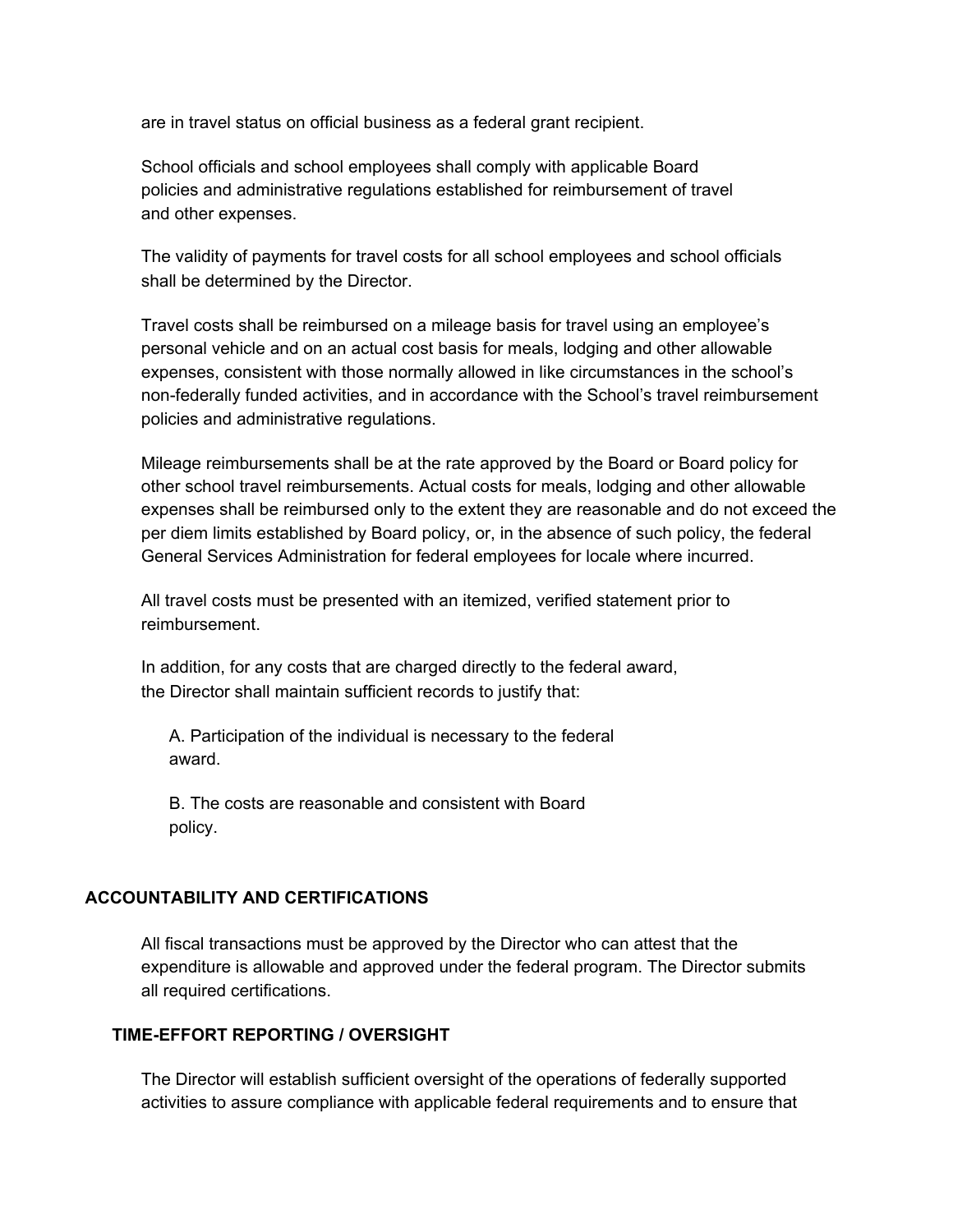program objectives established by the awarding agency are being achieved. The school will submit all reports as required by federal or state authorities.

As a recipient of Federal funds, the school shall comply with the Uniform Administrative Requirements, Cost Principles, and Audit Requirements for Federal Awards. Section 200.430 of the Code of Federal Regulations requires certification of effort to document salary expenses charged directly or indirectly against Federally-sponsored projects. This process is intended to verify the compensation for employment services, including salaries and wages, is allocable and properly expended, and that any variances from the budget are reconciled.

**A. Compensation:** Compensation for employment services includes all remuneration, paid currently or accrued, for services of employees rendered during the period of performance under the Federal award, including but not necessarily limited to wages and salaries. Compensation for personal services may also include fringe benefits, which are addressed in 2 CFR 200.431 Compensation – fringe benefits. Costs of compensation are allowable to the extent that they satisfy the specific requirements of these regulations, and that the total compensation for individual employees:

1. is reasonable for the services rendered, conforms to the school's established written policy, and is consistently applied to both Federal and non-Federal activities; and

2. follows an appointment made in accordance with the school's written policies and meets the requirements of Federal statute, where applicable.

# **B. Time and Effort Reports:** Time and effort reports

### shall:

1. be supported by a system of internal controls which provide reasonable assurance that the charges are accurate, allowable, and properly allocated;

2. be incorporated into the official records of the school;

3. reasonably reflect the total activity for which the employee is compensated by the school not exceeding 100% of the compensated activities;

4. encompass both Federally assisted and other activities compensated by the school on an integrated basis;

5. comply with the school's established accounting policies and practices;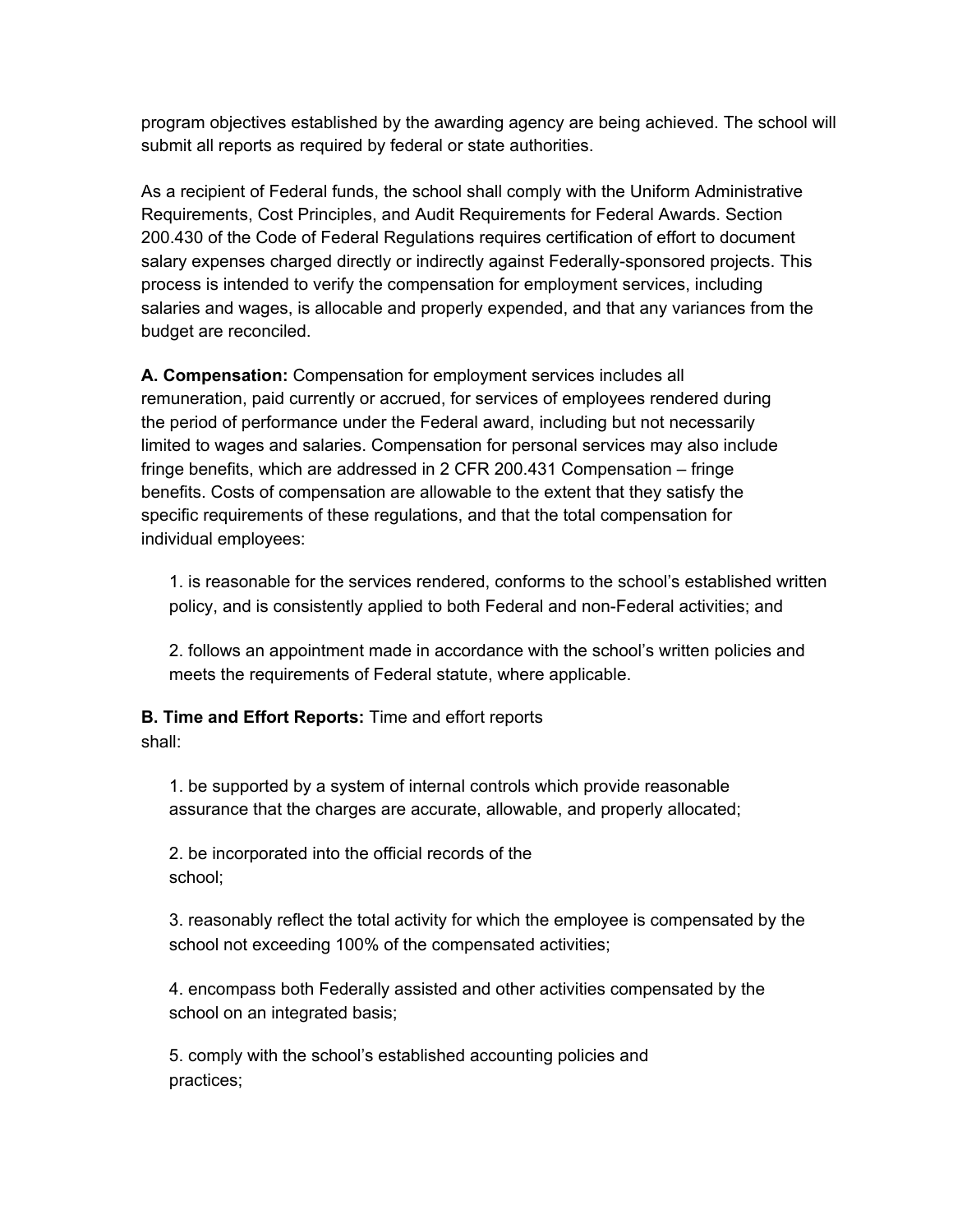6. support the distribution of the employee's salary or wages among specific activities or cost objectives if the employee works on more than one (1) Federal award, a Federal award and non-Federal award, an indirect cost activity and a direct cost activity, two (2) or more indirect activities which are allocated using different allocation bases, or an unallowable activity and a direct or indirect cost activity.

The school will also follow any time and effort requirements imposed by NHDOE or other pass- through entity as appropriate to the extent that they are more restrictive than the Federal requirements.The Director is responsible for the collection and retention of employee time and effort reports. Individually reported data will be made available only to authorized auditors or as required by law.

### **GRANT BUDGET RECONCILIATION**

Budget estimates are not used as support for charges to Federal awards. However, the school may use budget estimates for interim accounting purposes. The system used by the School to establish budget estimates produces reasonable approximations of the activity actually performed. Any significant changes in the corresponding work activity are identified by the School and entered into the School's records in a timely manner.

The School's internal controls include a process to review after-the-fact interim charges made to a Federal award based on budget estimates and ensure that all necessary adjustments are made so that the final amount charged to the Federal award is accurate, allowable, and properly allocated.

# *School Policy History:*

*First reading: 12/5/19*

*Second reading: 1/8/2020*

*adopted: 2/12/2020*

*Legal References:*